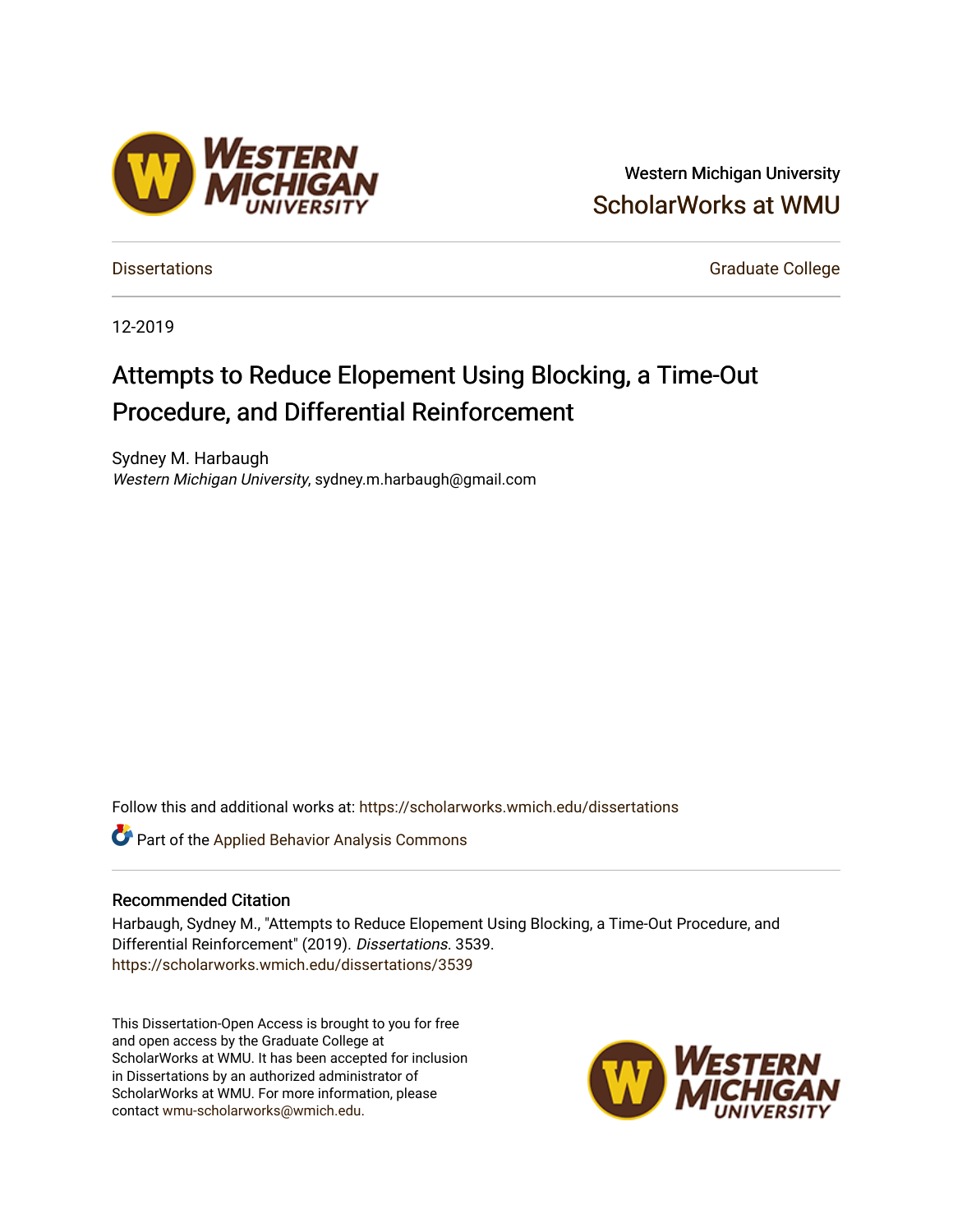## ATTEMPTS TO REDUCE ELOPEMENT USING BLOCKING, A TIME-OUT PROCEDURE, AND DIFFERENTIAL REINFORCEMENT

by

Sydney M. Harbaugh

A dissertation submitted to the Graduate College in partial fulfillment of the requirements for the degree of Doctor of Philosophy Psychology Western Michigan University December 2019

Doctoral Committee:

Richard W. Malott, Ph.D., Chair Kelly T. Kohler, Ph.D. Ron Van Houten, Ph.D. Steven Ragotzy, Ph.D. Carmen Jonaitis, Ph.D.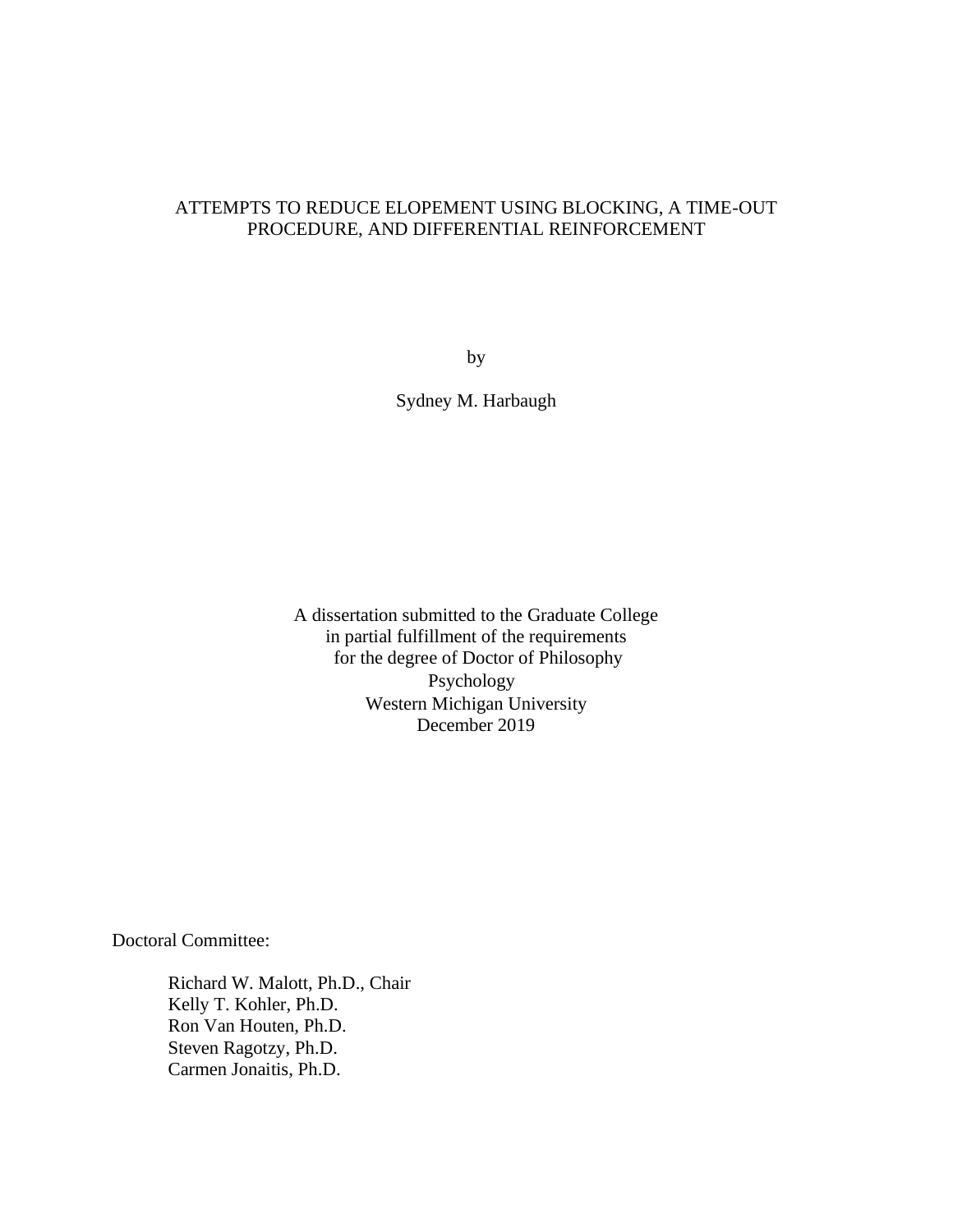© 2019 Sydney M. Harbaugh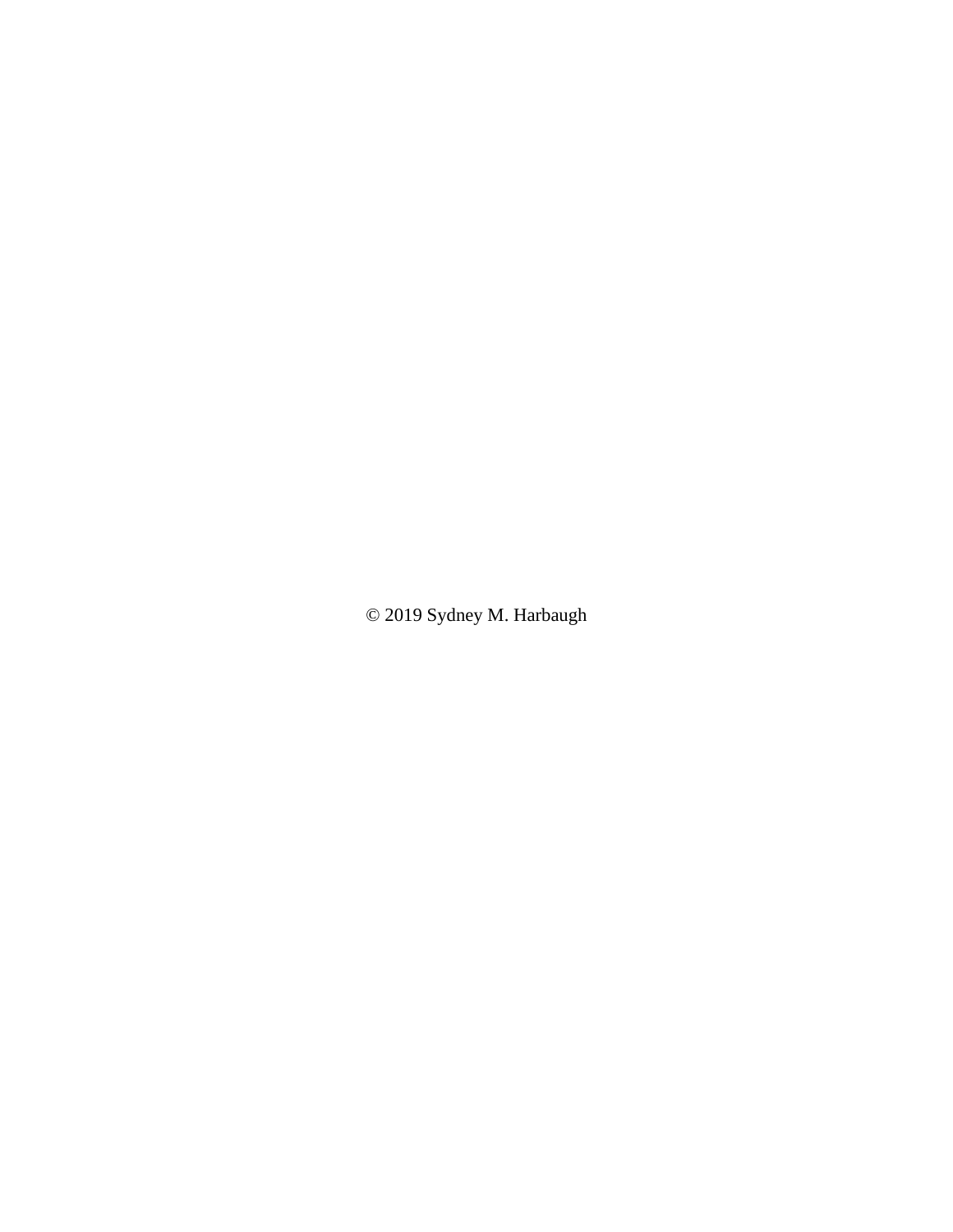### ACKNOWLEDGEMENTS

I would first like to thank my advisors, Dr. Richard Malott and Dr. Kelly Kohler, for all of their support. This dissertation would not have been possible without the two of them and the time that they dedicated. Their guidance throughout my graduate studies is deeply appreciated and I will always be thankful to have been their student. It is because of the two of them that I am able to spend each day doing what I love.

Second, I would like to thank the other members of my dissertation committee, Dr. Ron Van Houten, Dr. Steven Ragotzy, and Dr. Carmen Jonaitis. Their guidance and input on this project was invaluable.

I would also like to thank my research assistants, Alissa Savard and Lyndsey Boyd, for all of their hard work and dedication to this project.

I must express my gratitude to Cooper and his family for their participation in this study. They were the inspiration for this project and nothing short of a joy to work with.

Finally, I would like to thank my family for always encouraging me to chase the dream and for their steadfast support. I would not be where I am today without them.

Sydney M. Harbaugh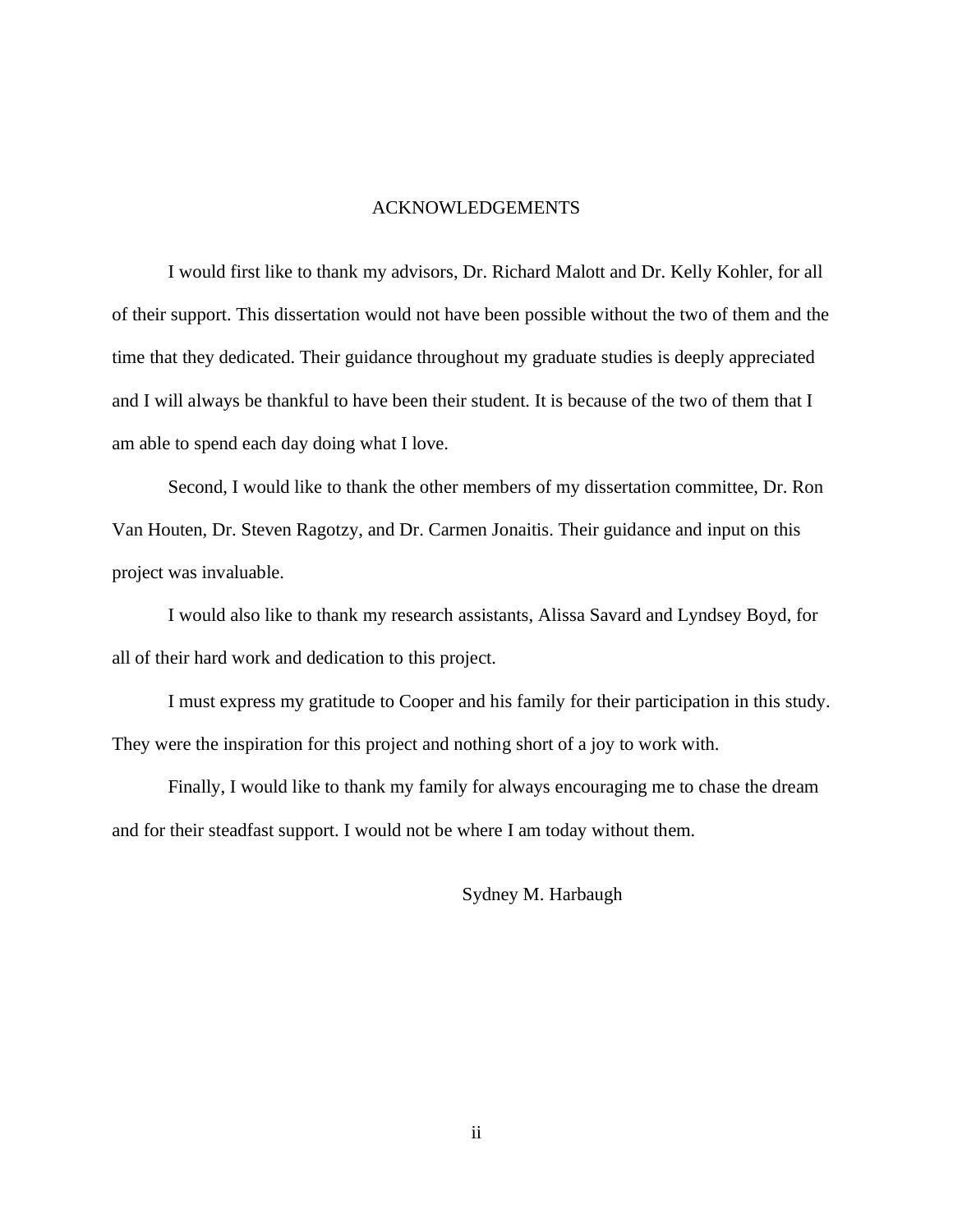## ATTEMPTS TO REDUCE ELOPEMENT USING BLOCKING, A TIME-OUT PROCEDURE, AND DIFFERENTIAL REINFORCEMENT

Sydney M. Harbaugh

Western Michigan University, 2019

The current study was designed to replicate and extend the results of Harbaugh, Kohler & Malott, 2016, to decrease elopement and flopping by a child diagnosed with autism. The intervention in the present study consisted of a package combining differential reinforcement, response blocking, and a time-out procedure. Following successful reduction in the rate of elopement, a Behavioral Skills Training program was implemented with the child's family to ensure generalization and maintenance of appropriate walking.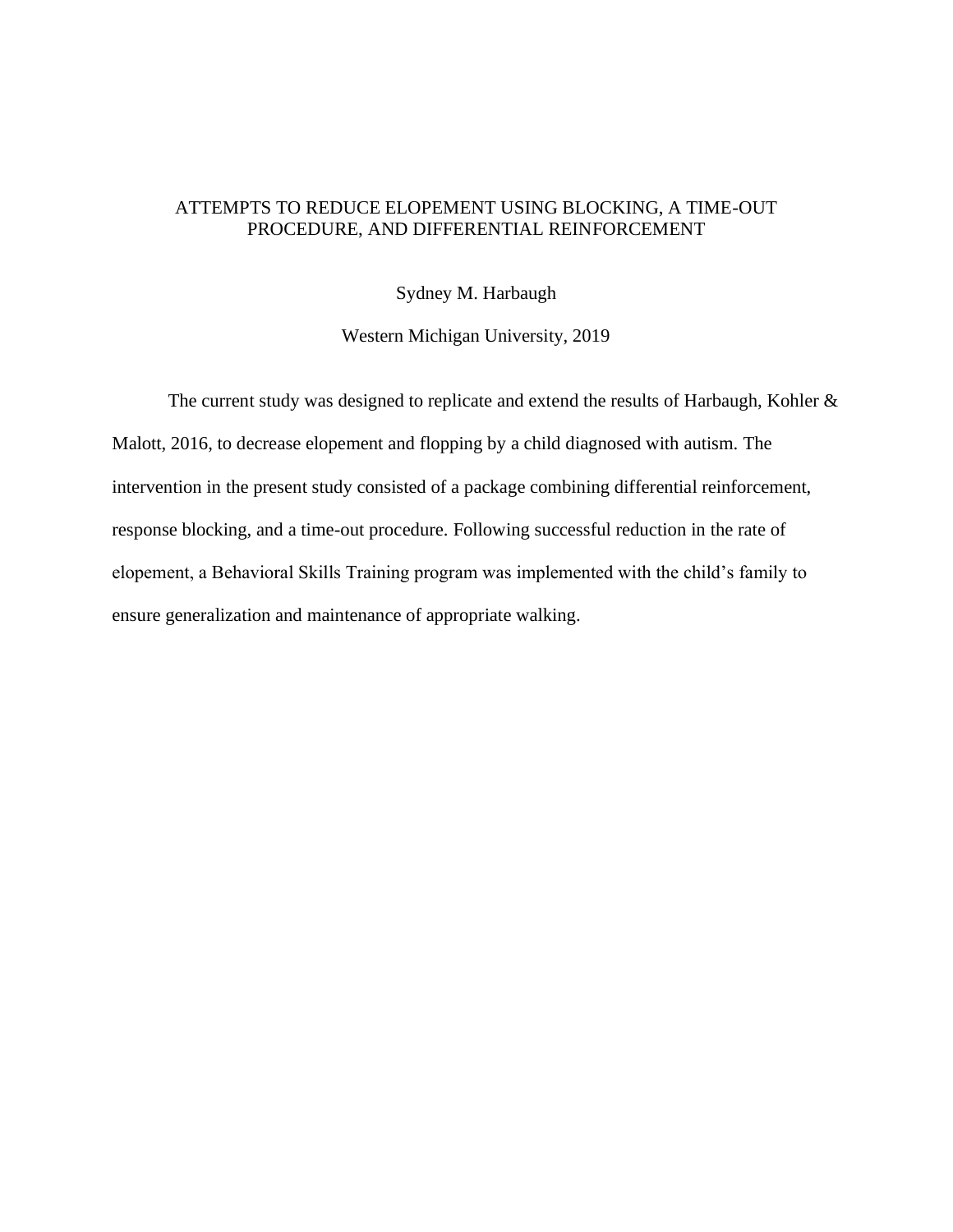## **TABLE OF CONTENTS**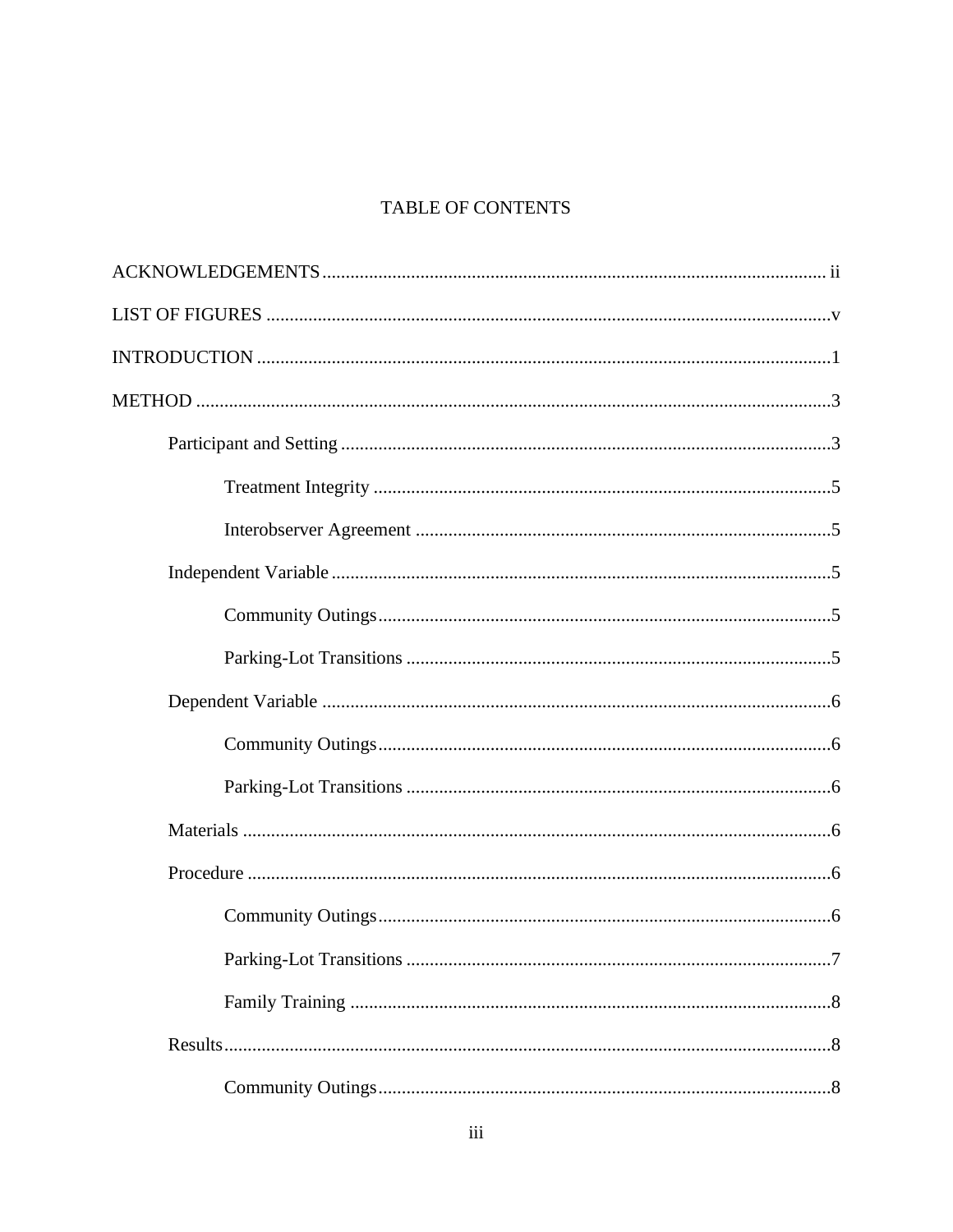# Table of Contents-Continued

| <b>APPENDICES</b> |
|-------------------|
|                   |
|                   |
|                   |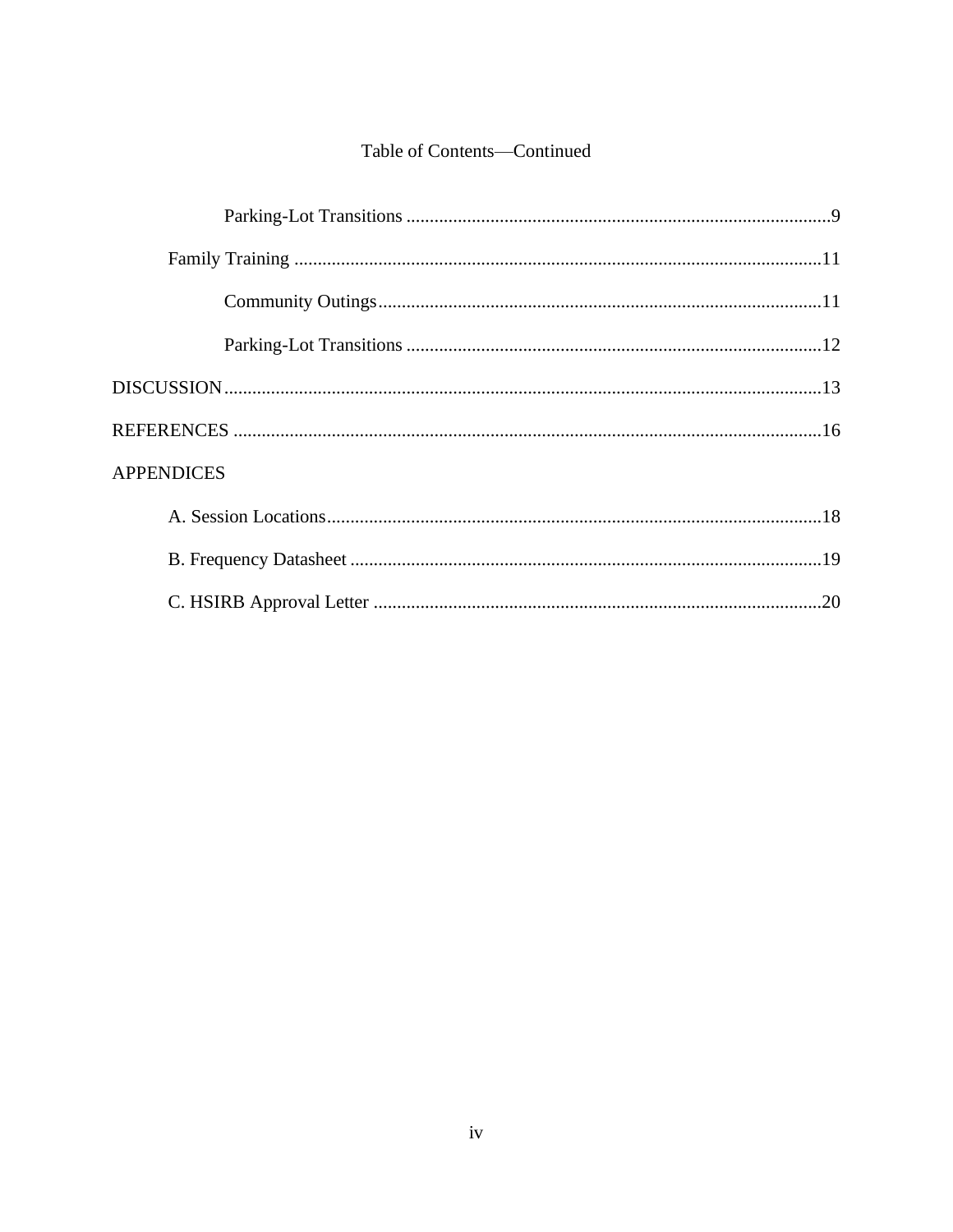# LIST OF FIGURES

| 1. Results of the treatment package on elopement and flopping in community settings10  |
|----------------------------------------------------------------------------------------|
|                                                                                        |
| 3. Results of the treatment package on elopement and flopping during family training12 |
| 4. Results of the response-cost protocol during parking lot transitions during family  |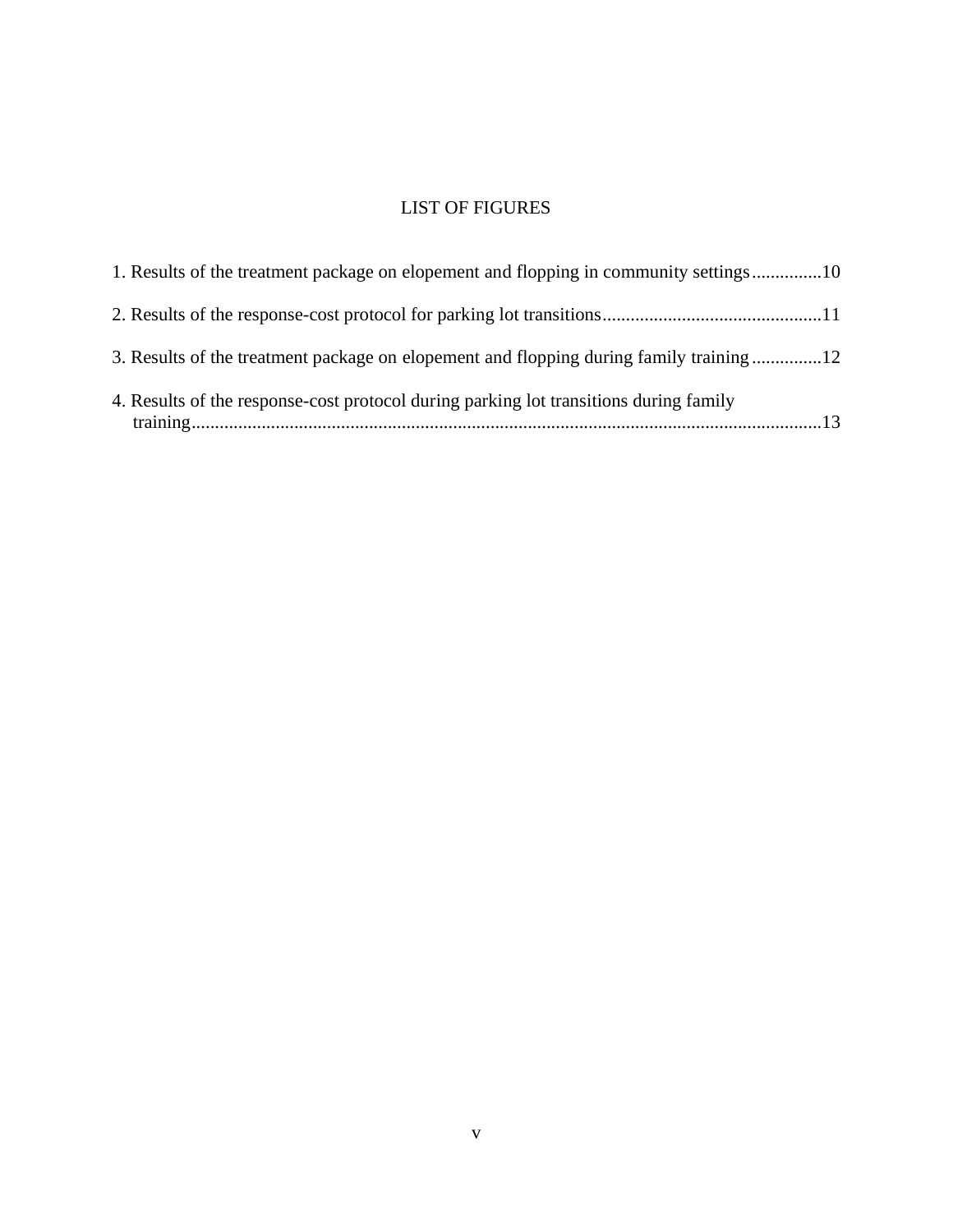#### **INTRODUCTION**

Elopement is a dangerous behavior that is more prevalent in the developmentally delayed population (Jacobson, 1982). Elopement is typically defined as repeated attempts to leave areas without permission or supervision (Bodfish, 1992). Such behavior could lead to dangerous consequences such as suffocation, drowning, and traffic injuries (Anderson et. al, 2014). Elopement often interferes with learning opportunities and skill acquisition and could lead to social isolation for the individual and their family. A study using an online questionnaire to collect parent-reported data showed that nearly half of the children with an autism-spectrum diagnosis elope, and more than half of these children go missing for extended periods of time. Elopement occurred at the highest frequency around the age of five. Of those reporting on fiveyear-olds, 29% of the parents said their child attempted to elope multiple times a day, and 62% reported that elopement concerns prevented the family from attending or enjoying activities outside of their home (Anderson et al., 2014).

Most interventions studied for elopement include time-out for elopements, differential reinforcement, and access to less restrictive environments contingent on the absence of elopement (Piazza, 1997). Garner (1991) and Chambers et al. (1980) are examples of these types of interventions; however, in each case the studies are limited in that functional control was not demonstrated. Piazza (1997) notes the difficulties of conducting a functional analysis for elopement. These limitations include difficulties regulating consequences due to the dangerous nature of elopement; preventative measures are required when elopement occurs, and they might interfere with the validity of the functional analysis. A review published by Lang et al. (2009) also identified the need to establish an effective and safe method of functional analysis for elopement as a direction for future research.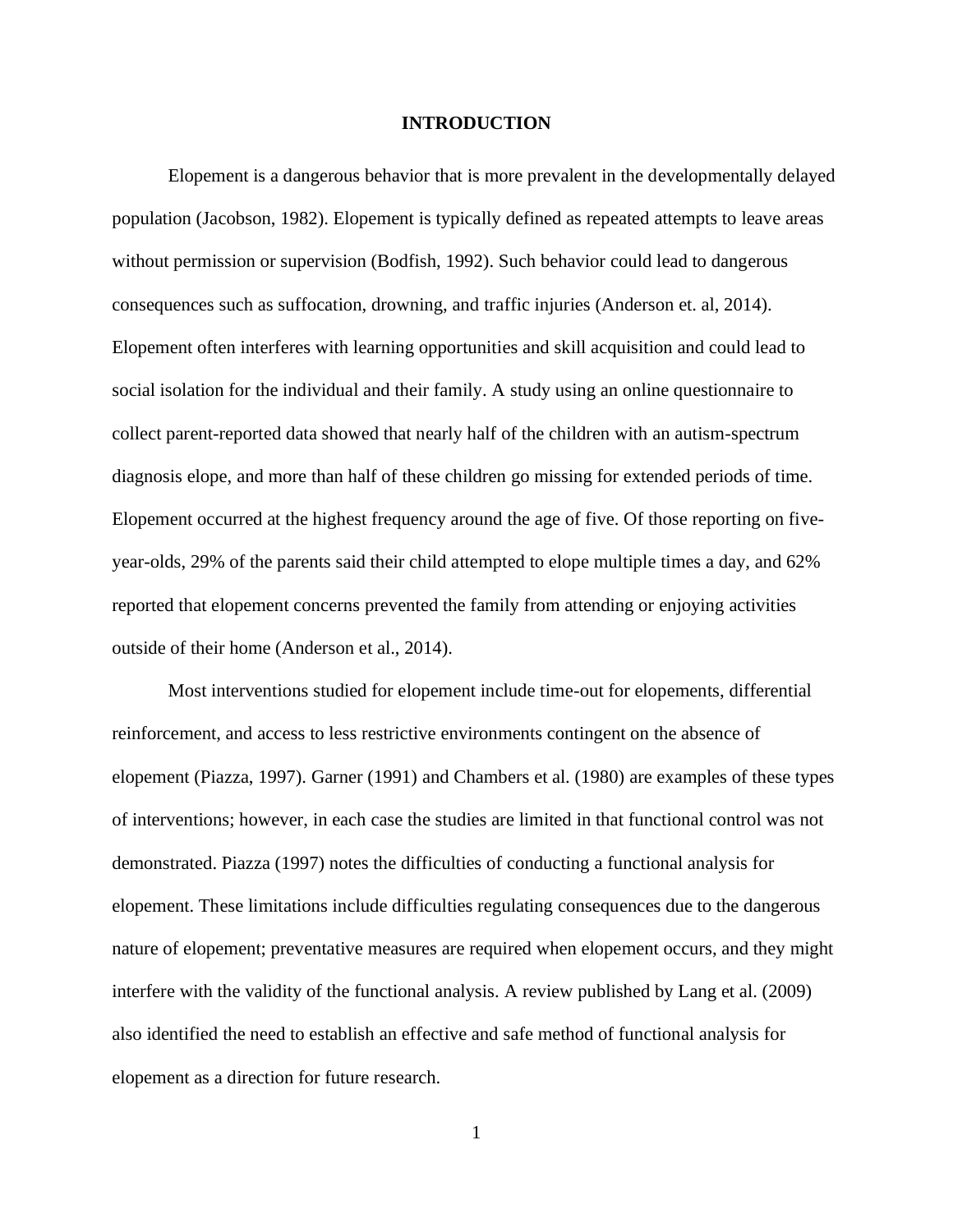An additional study conducted by Kodak, Grow, and Northup in 2004 used noncontingent attention combined with a time-out procedure to decrease elopement in an outdoor setting with a five-year-old diagnosed with attention deficit hyperactivity disorder. Treatment consisted of praise and tickles delivered approximately every 15s and a 30s time-out, contingent on elopement; this resulted in low levels of elopement, with no elopement occurring during the last six sessions (Kodak et al., 2002).

Another study conducted by Call et al., (2011) compared the use of differential reinforcement with and without blocking. This study suggested blocking may be an essential component in the treatment of elopement for individuals with autism.

The current study involved a treatment package consisting of differential reinforcement, blocking, and time-out to reduce the frequency of elopement and flopping for a child with autism. A response-cost protocol was also implemented to decrease inappropriate walking in parking lots. In addition to the goal of decreasing elopement and flopping, this study aimed to train the participant's caregiver in the implementation of the protocol and to achieve generalization in the behavior change established.

 Allen and Warzak (2000) noted that, applied behavior analysts have established effective interventions for children; however, the success of these interventions lies within the precise delivery by clinicians as well as the child's parents or caregivers. Unfortunately, parental adherence is a challenge for many behavior analysts. Allen and Warzak suggest that skill complexity is a great predictor of parental adherence to protocols and recommend that clinicians develop interventions that are less complex. The present study strived to develop a protocol to decrease elopement and flopping that could be implemented with ease by any potential caregivers that the participant might spend time with.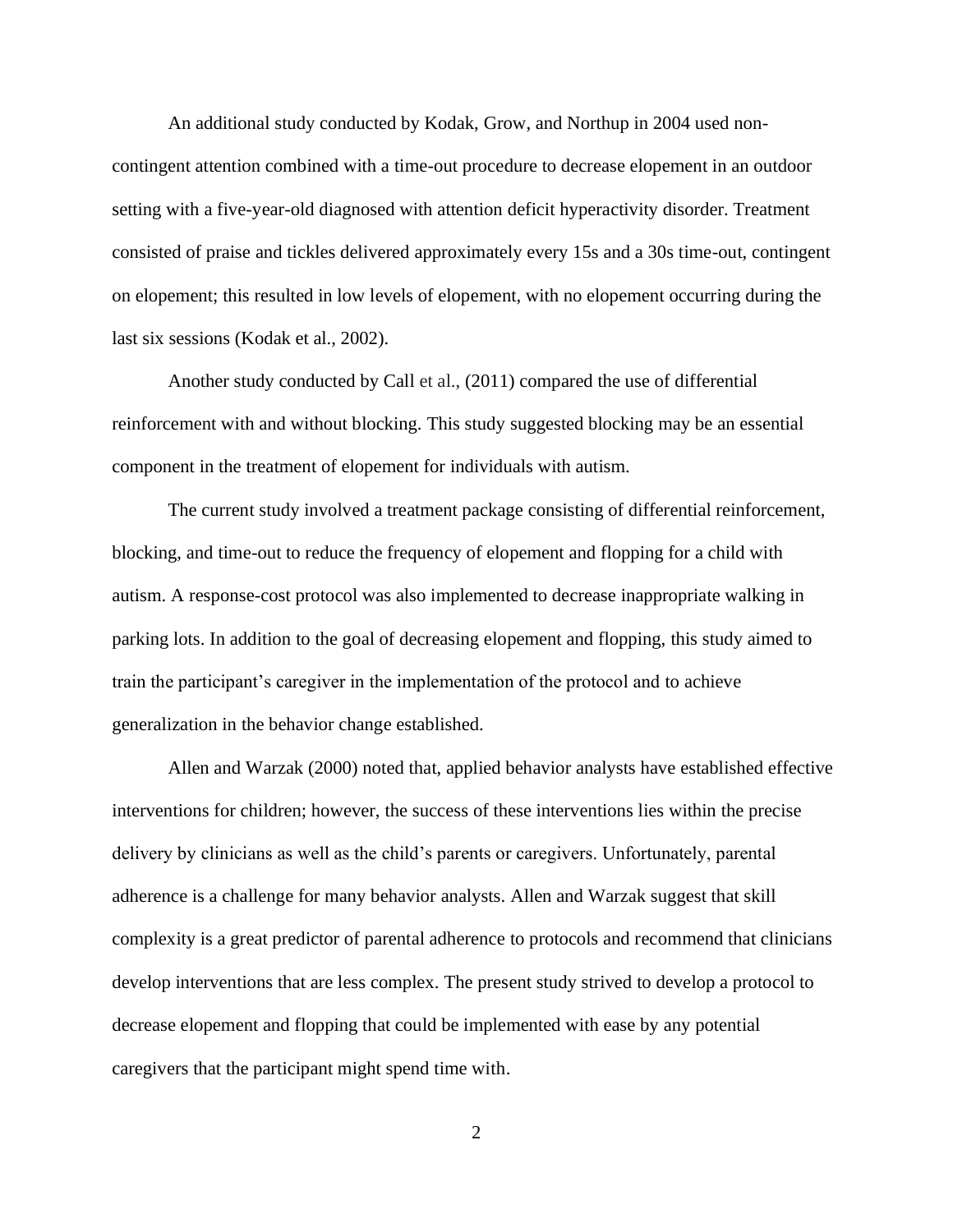Adherence problems may also arise in situations where good instructional technology is lacking. This study utilized a behavior skills training approach including verbal instructions, succinct written job aids, modeling, rehearsal and feedback until mastery was achieved (Parsons, et.al, 2012).

## **METHOD**

#### **Participant and Setting**

Cooper was nine years old. He had some verbal communication skills; however, his articulation was poor, making it difficult for unfamiliar adults to understand him. He had previously received ABA services in a discrete-trial setting; however, at the time of the study, he had not been enrolled in behavior-analytic services for roughly 4 years. He was enrolled full time in a special education classroom at the time of this study, and his parents reported that elopement was a major concern for the family, occurring across all environments.

Due to the dangerous nature of elopement and setting constraints, a formal functional analysis was not possible. Cooper's parents completed the Functional Analysis Screening Tool-Revised (FAST-R), Questions about Behavior Function (QABF), and the Motivation Assessment Scale (MAS) to aid in identification of the function of Cooper's elopement. Results of the FAST-R indicated an automatic positive and social function, while the QABF indicated an automatic positive function in addition to escape. It should be noted that for both the QABF and the FAST-R scores were relatively high across all functions except for automatic negative and tangible. Scores on the MAS indicated a sensory and an attention function for elopement. Scores for these two functions were higher than escape and tangible.

Cooper had previously participated in a research project to decrease his elopement using differential reinforcement, blocking, and a time-out procedure. The intervention was successful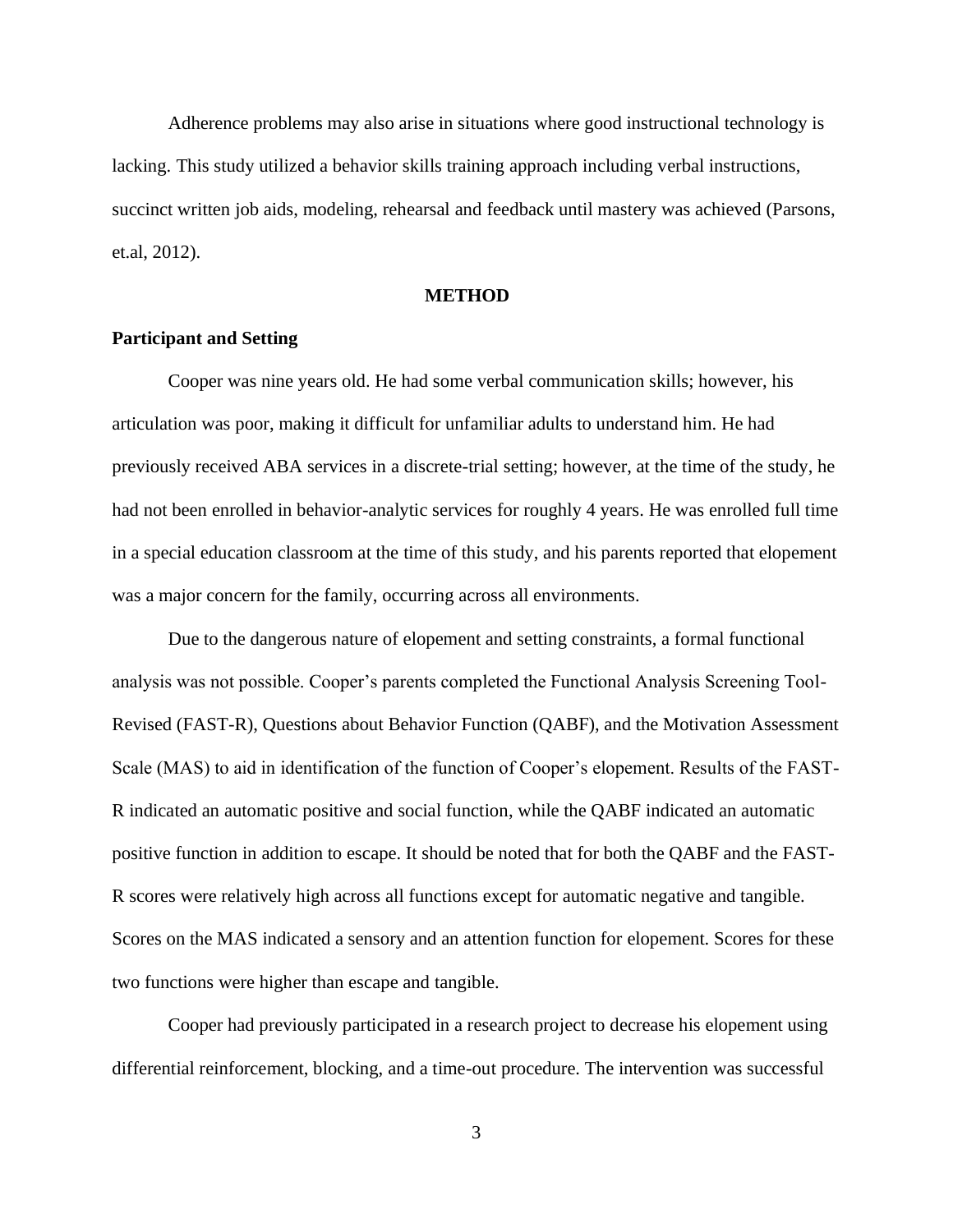in reducing elopement to near-zero levels; however, those results did not maintain past the 3 month follow up. Over the course of the following 3 years, he grew significantly taller and stronger, presenting further safety concerns for his family. His increased size and speed resulted in his family feeling less confident in their ability for him to be safe outside of his home. His family started to avoid community settings again, and his life became very restricted. At the onset of the present study, the only time Cooper spent outside of his home was at school. (Harbaugh, 2016).

 The present study was an extension of the previous one that Cooper participated in, this time involving his mother as a participant. She participated in family training on the protocol using a Behavioral Skills Training approach at the conclusion of the study.

We conducted sessions in various settings (Appendix A). At the start of the study, sessions were at a "big box" store, Sam's Club. This location was used in our previous study, before moving on to busier grocery stores; however, after the first several sessions it appeared that it would be better to move this early part of the intervention to a more controlled environment. Therefore, we conducted sessions in Sangren and Wood Halls at Western Michigan University, followed by the Bernhard Center, before moving back to community locations-- Sam's Club, a local walking trail, and Target. In the final phase of the study, generalization was tested at a novel store (Walmart). These community locations were selected by the family based on locations they commonly visited or they would like to visit; however, elopement was a problem across all settings, at the beginning of the present study.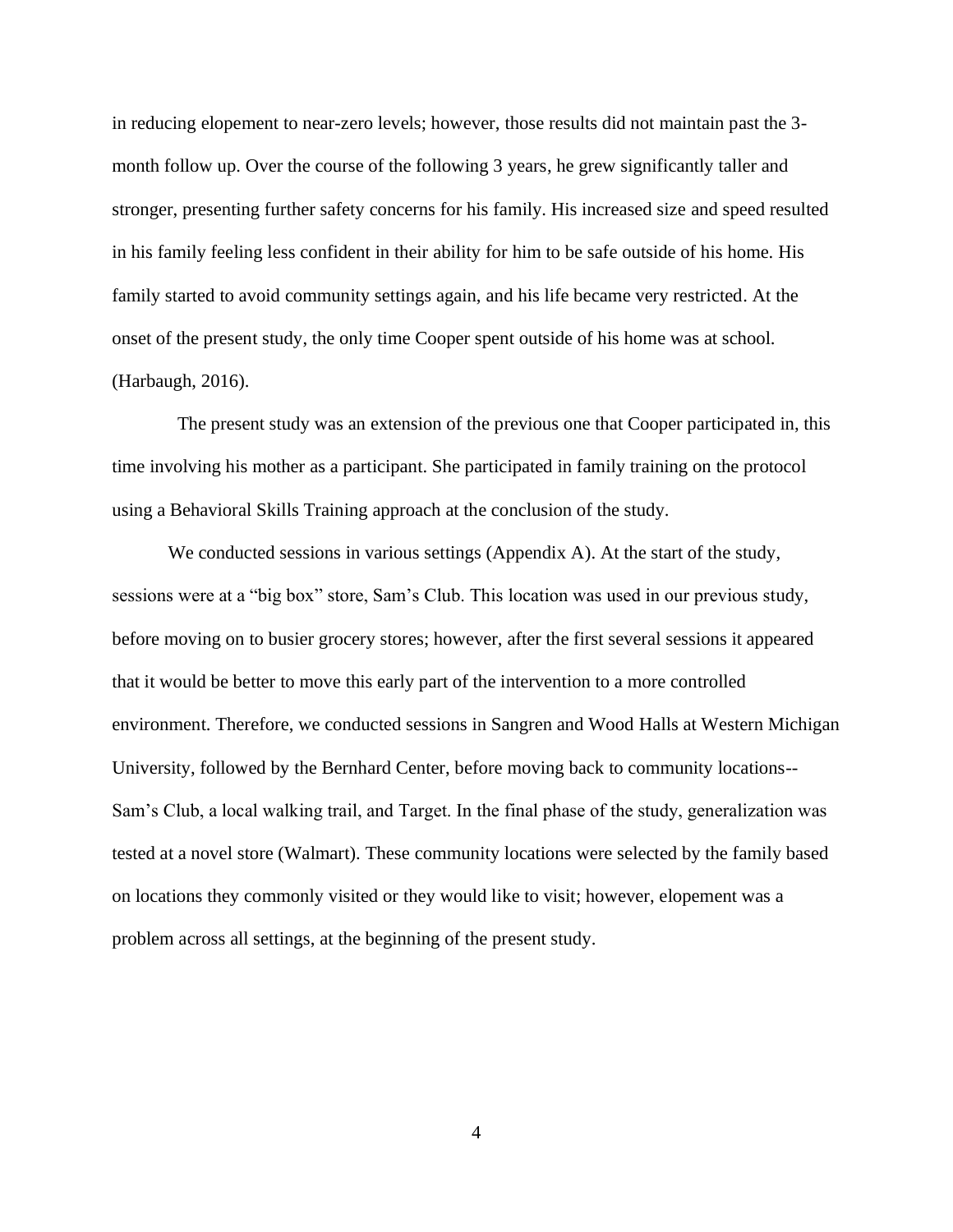#### **Treatment Integrity**

Treatment integrity data were collected during 100% of the family training sessions and were consistently scored at 100%.

#### **Interobserver Agreement**

A research assistant collected interobserver agreement data for all sessions with 98.7% agreement.

### **Independent Variable**

#### **Community Outings**

A treatment package consisting of differential reinforcement, blocking, and time-out was implemented to decrease elopement and flopping. Reinforcers, determined at the beginning of each session, were delivered an average of every 30-60 seconds; contingent on appropriate walking. If Cooper attempted to elope, the elopement was blocked and a 10-second time-out from walking was implemented. If he flopped, we provided minimal attention held his hand until he stood up. The individual components of the treatment package are explained in detail below.

#### **Parking-Lot Transitions**

Instead of using the treatment package utilized during the community outing portion of this study, we implemented a response-cost procedure in parking lots, during transitions to and from the community-outing destinations. This allowed us to continue to hold Cooper's hand to reduce traffic hazards in the parking lot. We played his choice of music while he was walking appropriately. If he yanked on the adult's hand or flopped to the ground the music we paused until he stopped yanking or stood up.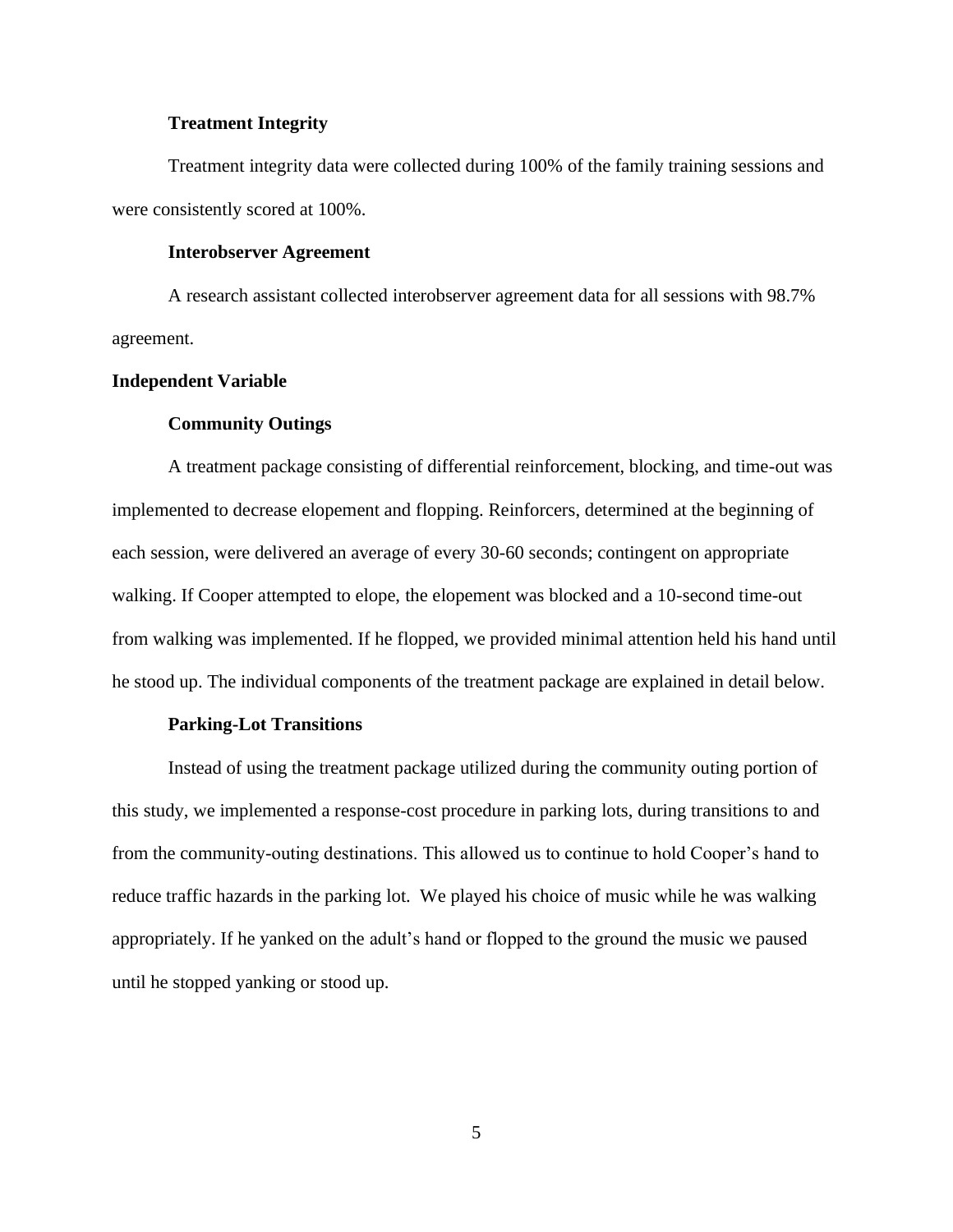#### **Dependent Variable**

#### **Community Outings**

The dependent variables in this study were elopement and flopping. Elopements were defined as any time Cooper was outside of an arm's length of the researcher, he could be either walking or running. Flopping was also consequated in the same manner as elopement. Flops were defined as any time any part of his body, except for his feet, was touching the ground.

#### **Parking-Lot Transitions**

The dependent variables for parking-lot transitions were yanking on the adult while they were holding his hand, and flopping to the ground. Yanking was defined as any time that Cooper attempted to pull ahead of the researcher with any amount of force. Flops were defined as before.

## **Materials**

We collected frequency data on elopement and flopping using a frequency data sheet (Appendix B). Stopwatches and timers were used to track the intervals for differential reinforcement, session time, and time-out periods. Data were collected on the number of elopements and the number of flops per 10-minute session, by tallying each instance on the data sheet. For the parking-lot procedure, materials included a data sheet for recording the duration of yanking on the researcher and frequency of flops. Additionally, a stopwatch was used to record the total length of the parking lot transition and an iPhone was used to play Cooper's choice of music. Headphones were not utilized as he would not leave them in place.

#### **Procedure**

#### **Community Outings**

Following baseline, we implemented the differential reinforcement component of the treatment package with blocking of attempted elopements. Sessions were 10 minutes in length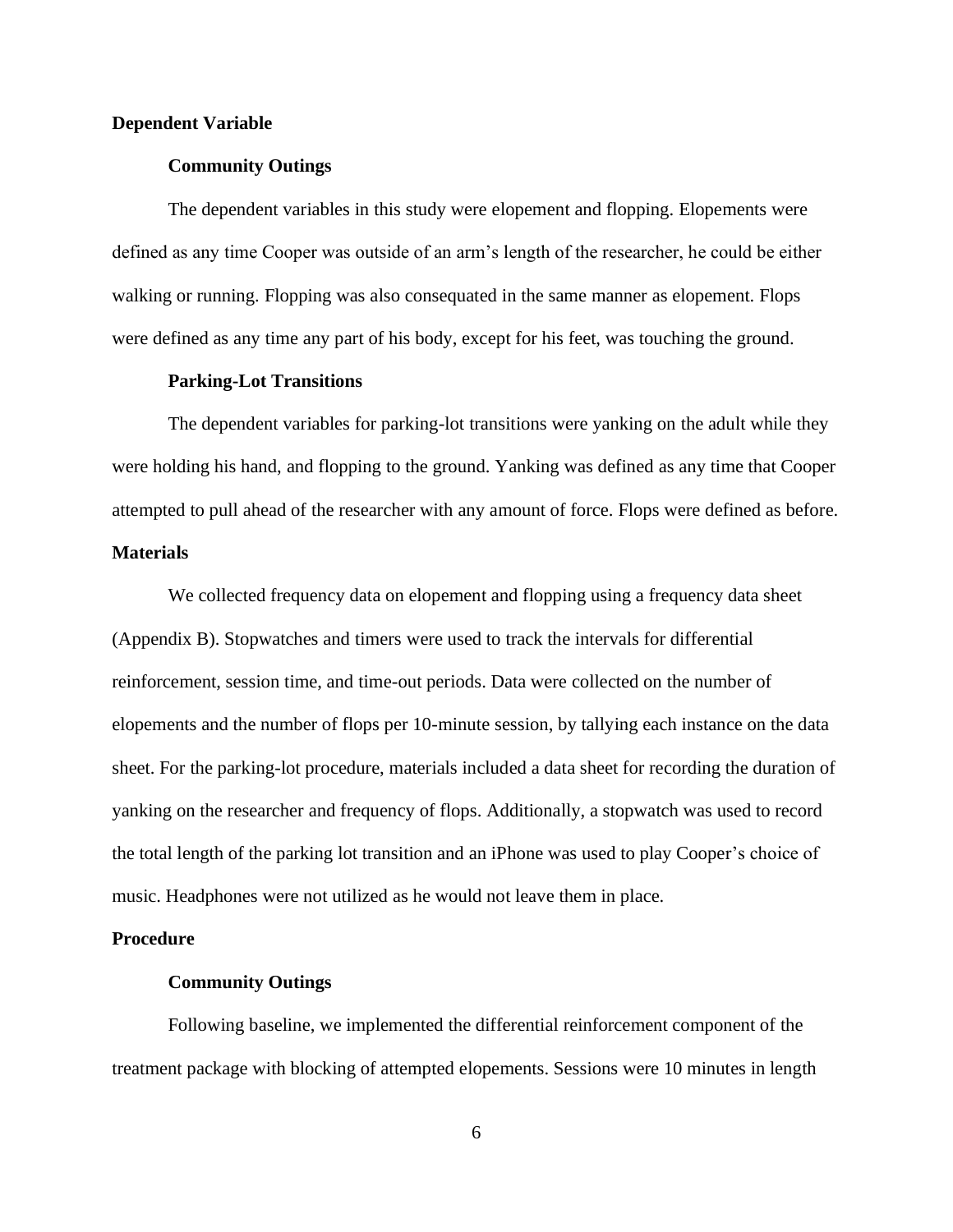and were typically conducted three at a time. Each session began with the instruction, "Walk closely". During this phase, elopements were blocked and the instruction, "Walk closely" was repeated, when an elopement occurred. We determined reinforcers by a preference assessment prior to the beginning of each outing and delivered those reinforcers an average of every 30-60 seconds contingent on appropriate walking. After 9 sessions with only the differential reinforcement, there was no substantial change in the frequency of elopement. Therefore, Phase 2 started at session 17; and in this phase differential reinforcement and blocking remained the same; however, elopements were now consequated with a 10-second time-out. The time-out consisted of telling Cooper to, "Wait" and requiring him to stand in place for 10 consecutive seconds before continuing the walk. During these time-out periods he counted out loud along with the researcher, and attention from the researcher was limited.

#### **Parking-Lot Transitions**

We collected baseline data on the duration of yanking during each parking-lot transition, as well as the number of flops. During baseline, Cooper yanked for nearly the entire duration of the transitions. For this reason, we measured the duration of the yanking rather than its frequency. After baseline data were collected, we implemented the response-cost procedure. Each transition began with the instruction, "Walk closely" and a song was played while walking to the destination. This song had been previously chosen by Cooper during a preference assessment before exiting the store or vehicle, if he yanked on the researcher the music was paused until the yanking ceased and, the instruction, "Walk closely" was repeated. If a flop occurred the music was paused and the instruction, "Stand up" was repeated until the client stood. Once he was standing we resumed the music.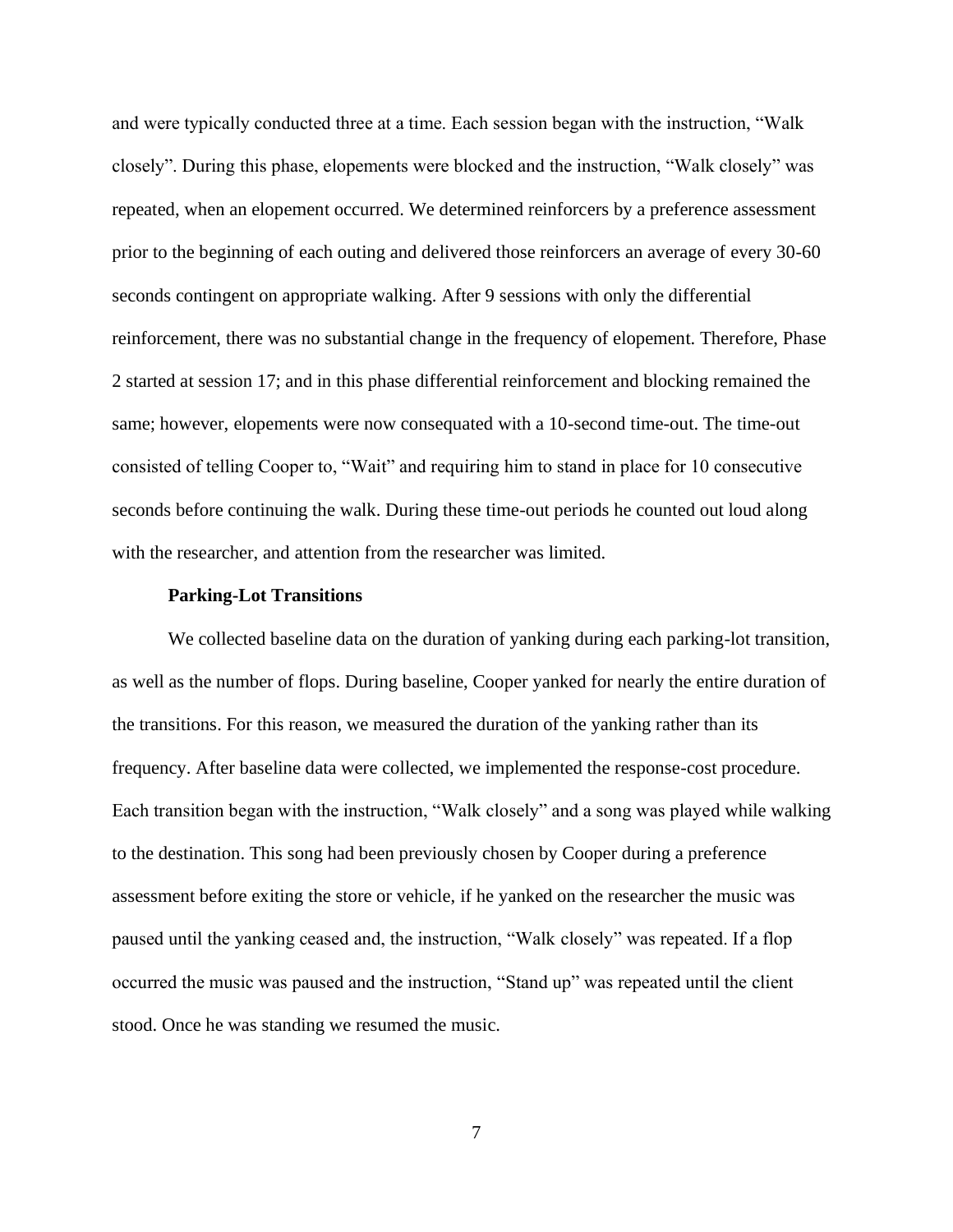#### **Family Training**

After Cooper met mastery criteria for the two protocols, family training was implemented using a Behavioral Skills Training approach (Parsons, et.al, 2012). His mother participated in the family training, which consisted of three phases: In Phase 1, the researcher and research assistant modeled the protocol for his mother, during the first session. In the following two sessions his mother served as an additional blocker should elopement occur (filling the role previously played by the research assistant). In Phase 2, his mother implemented both the time-out and responsecost protocols independently with the researcher present. In Phase 3, the researcher did not attend the community outings with Cooper and his mother. Instead, a confederate research assistant, unknown to Cooper, followed at a distance to collect data on elopements and flops as well as treatment integrity. We conducted the final sessions of Phase 3 at a store in which the training had never taken place, in order to assess for generalization.

#### **Results**

#### **Community Outings**

During baseline, elopements averaged 7.88 per 10-minute session. Following six baseline sessions, Phase 1 (differential reinforcement) was implemented. During this phase, the average frequency of elopement increased to 10.7 per 10-minute session (See Fig. 1. for the data from the community outings). At the onset of session 17, Phase 2 was implemented (differential reinforcement with the addition of the time-out protocol). In this phase, the intervention was implemented across multiple settings; and the average number of elopements per 10-minute session decreased to 1.95 and. We reversed to baseline, during sessions 65-67. In these sessions, Cooper's average elopement increased back to 7.6 per 10-minute session. Once the treatment package was back in place, elopements decreased back to an average of 1.5 per 10-minute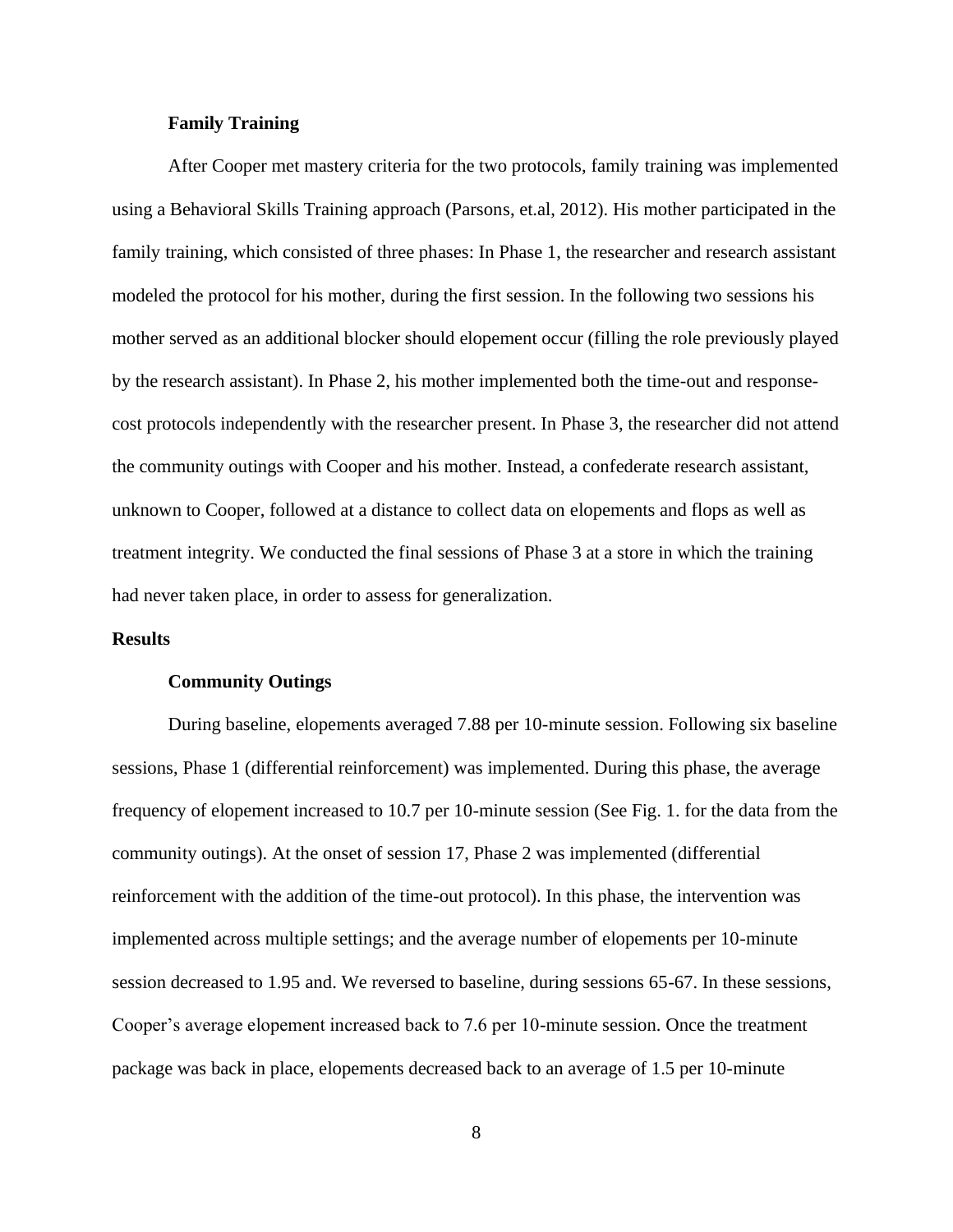session (Figure 1). It should be noted that the settings varied across these sessions, and became more challenging throughout Phase 2. These changes in setting might account for the slight increase in target behavior during the first sessions in the new settings, for example transitioning from Sam's Club to Target (sessions 49 to 50) resulted in an increase in eloping from 0 to 5 elopements (See Appendix A which lists the sessions spent in each setting).

Frequency of flops was also measured. During baseline, Cooper averaged 2.1 flops per 10-minute session. During Phase 1, flops averaged 2 per 10-minute session, and in Phase 2, flops decreased to 0 .2 per 10-minute session. Flops increased back to an average of 3.6 during the return to baseline. And once the treatment package was back in place, flops decreased down to an average of 1.2 per 10-minute session. It should also be noted that sessions 82-97 took place outdoors on a walking trail; and while training at this location, many of the Cooper's flops occurred when an event of interest was present in the environment. The topography of these flops was different from his typical flops as he would sit or kneel, to watch the event, rather than dropping to the ground as he typically did. While walking on the nature trail. he would kneel or sit down if a dog or bike passed him heading in the opposite direction. Once the dog or bike was out of sight, he would resume walking. While these flops met our operational definition and were consequated with the time-out protocol, they appeared to be different in both topography and function.

#### **Parking-Lot Transitions**

During baseline, for the parking-lot transitions, Cooper walked appropriately 15.8% of the time; the rest of the time he was either flopping or yanking. The average parking lot transition time was 71 seconds. During baseline, he flopped an average of 0.8 times per transition, ranging from 0-5 flops per transition. Traffic hazards were a serious concern, as he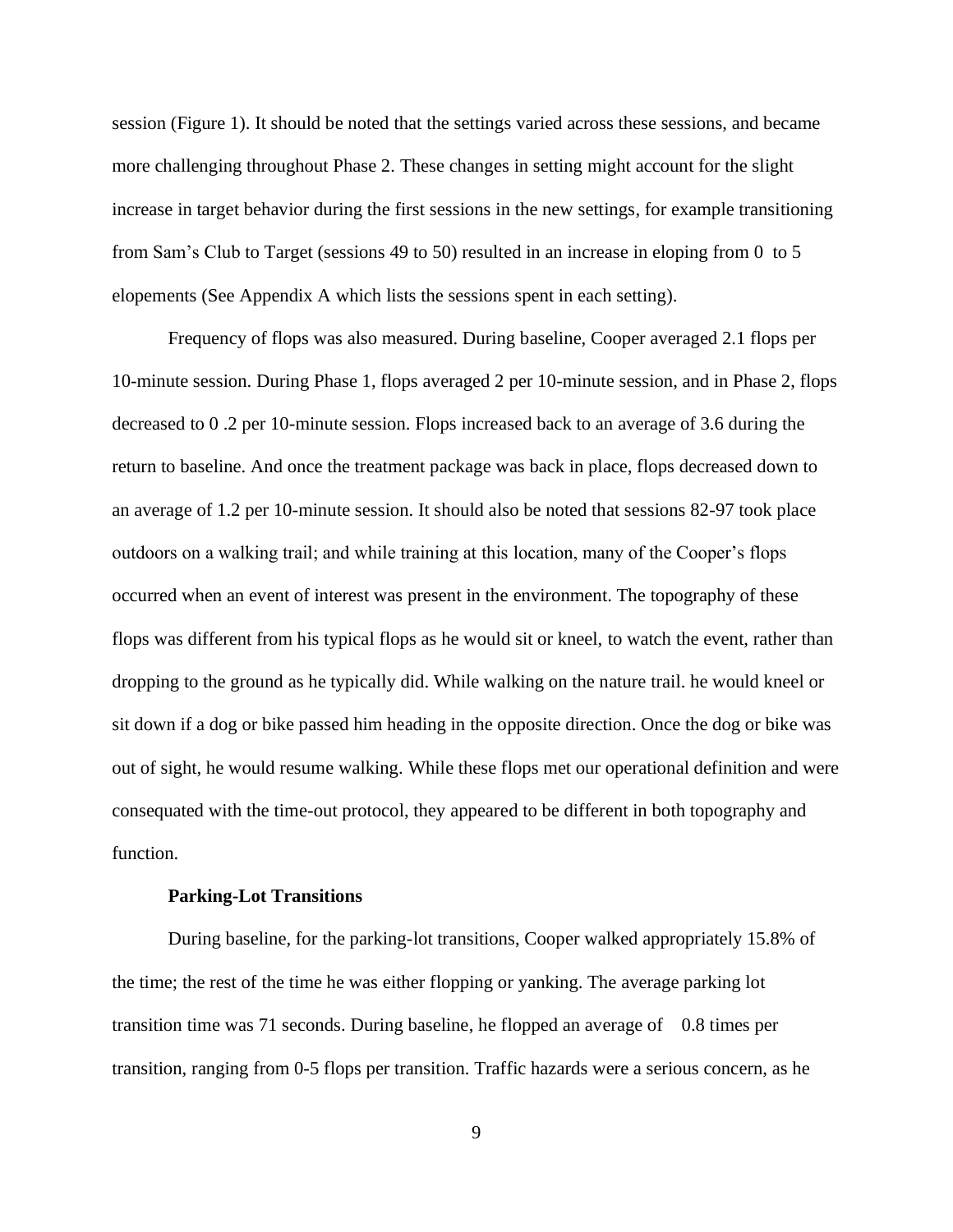would attempt to pull himself and the adult holding his hand in front of moving vehicles. Following the implementation of the response cost protocol, during parking-lot transitions, appropriate walking increased to 98.59% of the time, with an average transition time of 57 seconds; and flops reduced to 0. During sessions 15 and 16, we returned to baseline; and appropriate walking decreased to 27.3% of the time with an average transition time of 66.5 seconds. After returning to the response-cost protocol, appropriate walking increased to 97.02% and flops averaged 0.09 per transition. The average transition time was 82.04 seconds (Figure 2). It should be pointed out that while the average transition time, may be somewhat indicative level of performance, it may also be influenced by the distance between the store and the vehicle.



*Figure 1.* Results of the treatment package on elopement and flopping in community settings. Phase 1: Differential Reinforcement + Blocking. \*: Baseline Probe. Phase 2: Differential Reinforcement, Blocking, and Time-Out Procedure.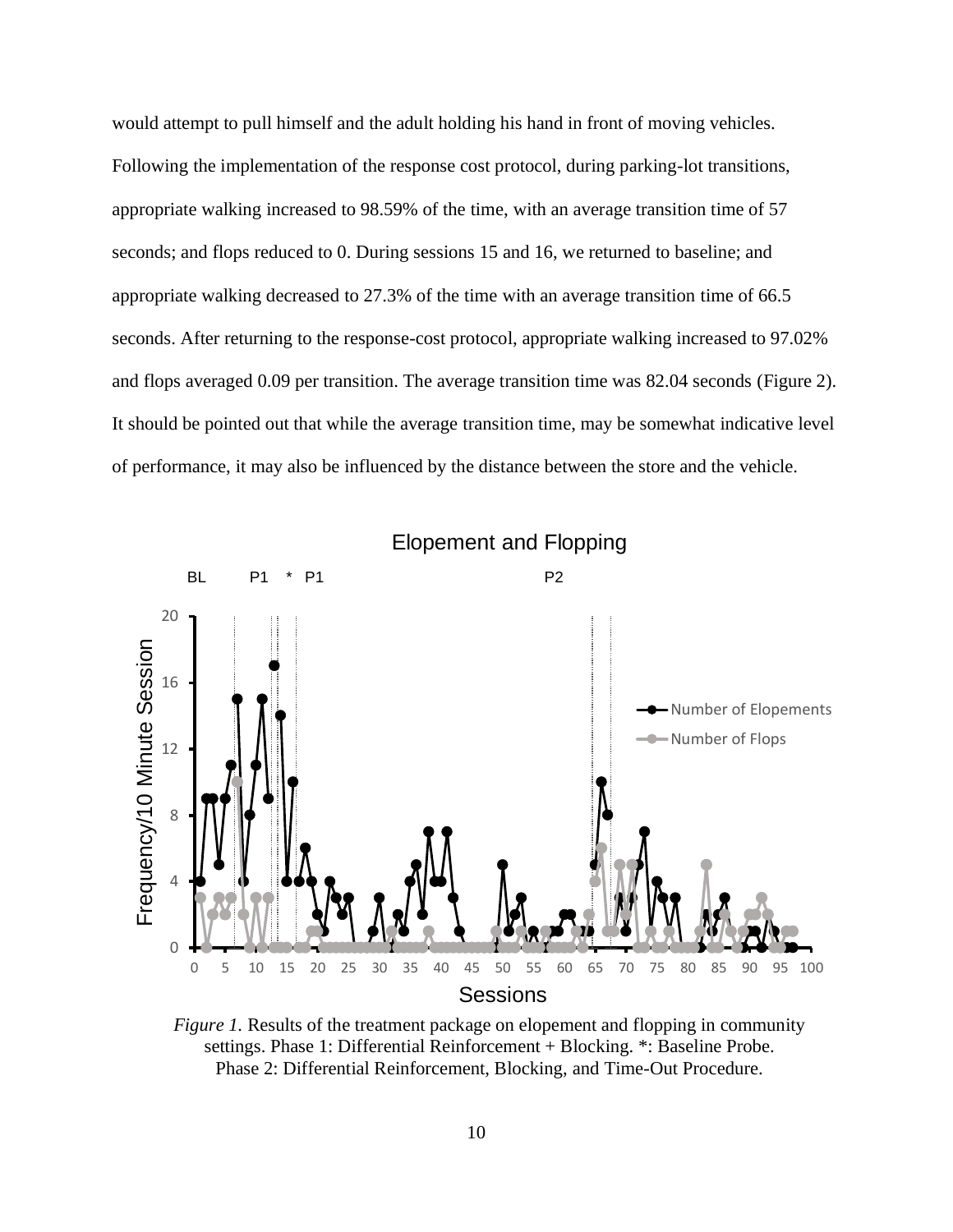

*Figure 2.* Results of the response-cost protocol for parking-lot transitions.

## **Family Training**

#### **Community Outings**

During Phase 1 of family training, the researcher continued to implement the protocol, modeling for Cooper's mother while she was walking on his other side; and he did not engage in any elopement and averaged only 0.66 flops per session. During Phase 2, when his mother implemented the protocol with the researcher present, he averaged 0.15 elopements per session and 0.2 flops. Phase 3 consisted of 8 sessions including tests for generalization, without the researcher present. He did not elope or flop during Phase 3 (Figure 3). The generalization test was conducted at Walmart, a location not previously visited during training.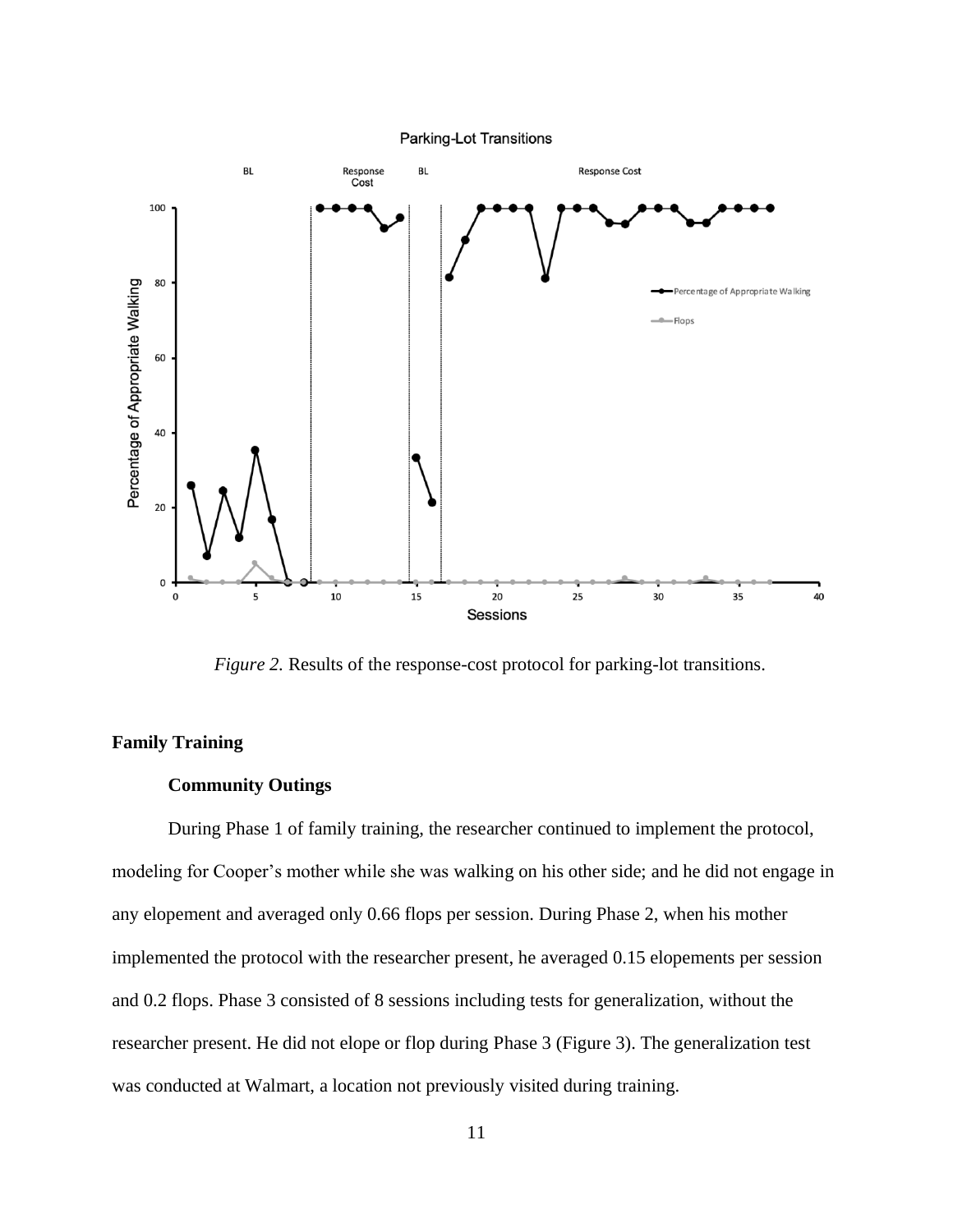

*Figure 3.* Results of the treatment package on elopement and flopping during family training. Phase 1: Researcher modeled protocol for the parent. Phase 2: Parent implemented protocol with researcher present. Phase 3: Parent implemented protocol in the absence of the researcher.

## **Parking-Lot Transitions**

During Phase 1 of the parking-lot-transition family training, the researcher modeled the protocol for Cooper's mother. Cooper walked appropriately 100% of the time and transition duration averaged 103 seconds. In Phase 2, while his mother implemented the protocol with the researcher present, he walked appropriately 98.46% of the time, during parking-lot transitions, with an average duration of transition being 69 seconds. No flops occurred in Phase 1 or 2. During Phase 3 he walked appropriately with his mother, without the researcher present, 100%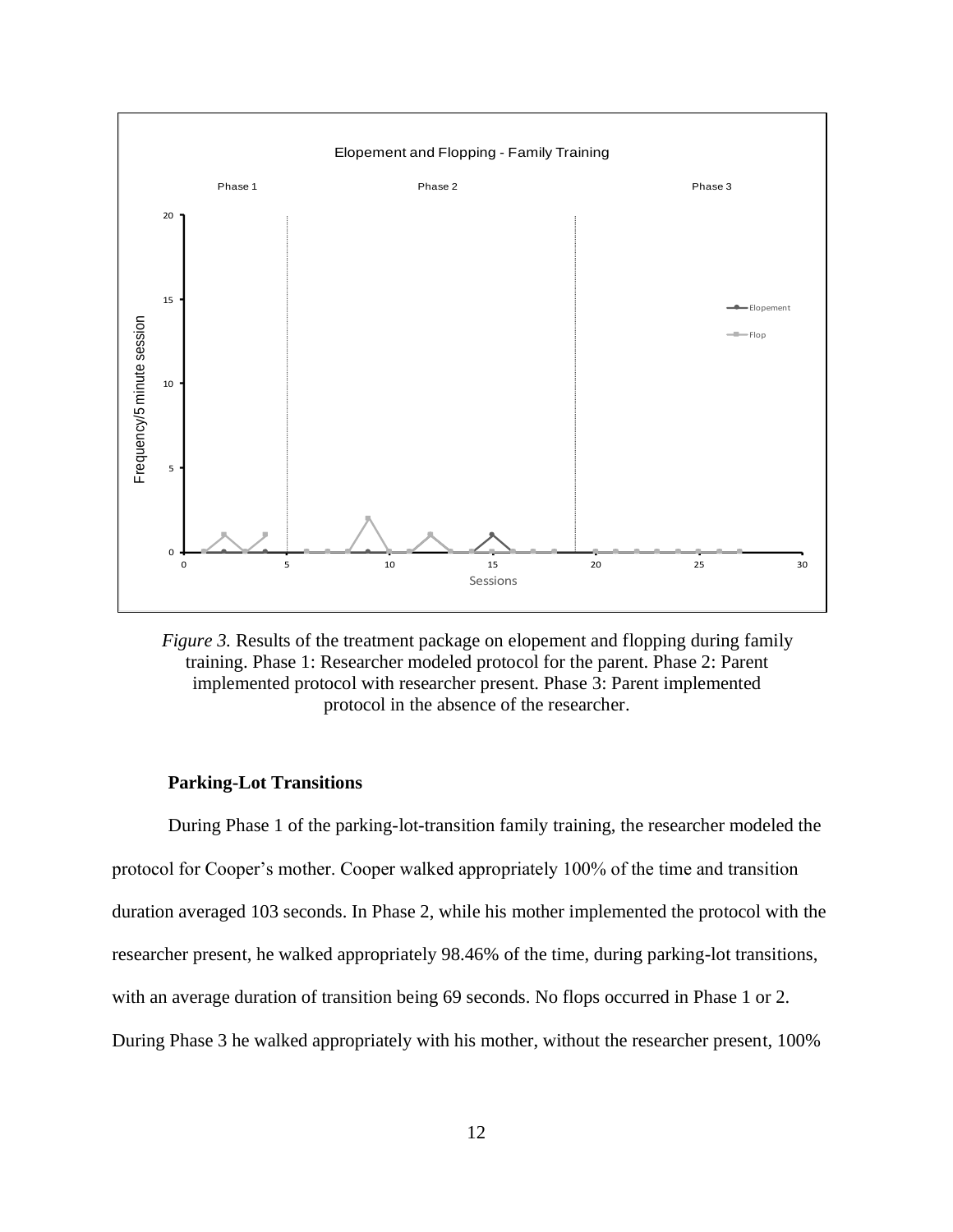of the time in the parking lot and did not flop (Figure 4). Transition duration averaged 50 seconds.



*Figure 4.* Results of the response-cost protocol during parking lot transitions during family training. Phase 1: Researcher modeled protocol for the parent. Phase 2: Parent implemented protocol with researcher present. Phase 3: Parent implemented protocol in the absence of the researcher.

#### **DISCUSSION**

Research on the treatment of elopement is still limited, and even more so in the case of automatically maintained elopement (Boyle & Adamson, 2017). While many of the published treatments have been effective in decreasing the undesirable behavior, they lack in ease of implementation. The present study sought to develop an effective intervention for elopement that could be easily implemented by the child's caregivers in the natural environment, at the conclusion of the study.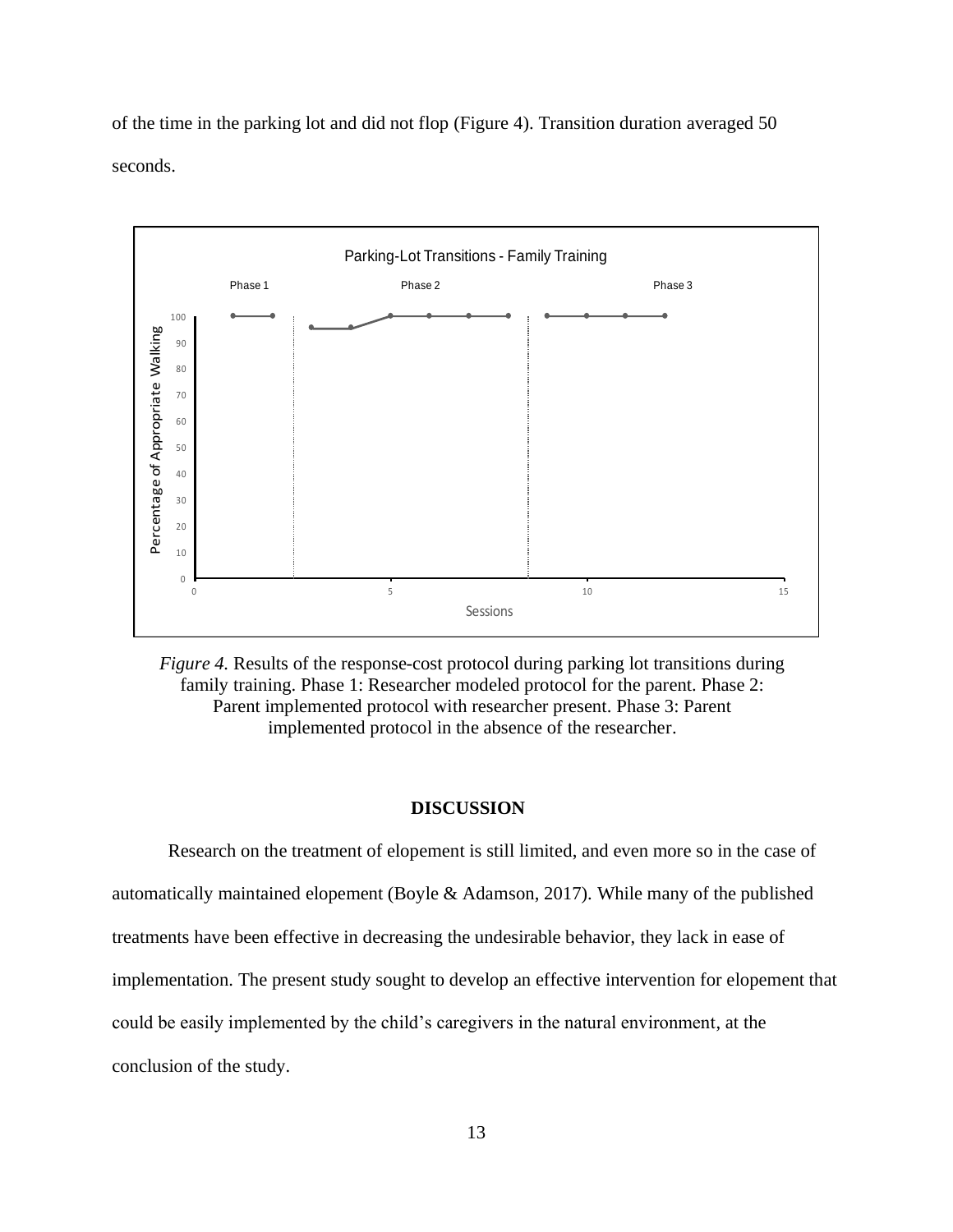In addition to a decrease in elopement, flopping, and inappropriate walking in parking lots, there was a decrease in the number of times per outing that Cooper would touch people that he walked by while in community settings. While data were not collected on these instances throughout the study, anecdotally there was great improvement. At the start of the study he would touch others at the store frequently, we would remind him to have "quiet hands" when approaching others. By the end of the study he was no longer touching others and reminders were no longer necessary.

 As mentioned previously, Cooper engaged in flops on the walking trail that appeared to be of a different topography and function than those he typically engaged in. In these instances, he would sit or kneel to watch an event of interest. Further treatment for him should address these types of flops; perhaps using functional communication training to teach more appropriate mands to remain in an area of interest.

 The present study was only conducted with one participant. Future research would benefit from replicating this study with other children. Additionally, while the study utilized functional behavior assessment interviews, a formal functional analysis was not conducted. A functional analysis was not feasible due to the same restraints noted by Piazza (1997). These included difficulties regulating the typical consequence of elopement safely and threats to external validity due to the settings in which the functional analysis would have been conducted to limit potential safety concerns. In addition to the functional behavior assessment interviews we drew upon information obtained in the previous study that Cooper participated in to decrease elopement (Harbaugh, 2016). In that study, we accompanied him to an outdoor track with a fence around the perimeter. During this five-minute session we did not interact with him and only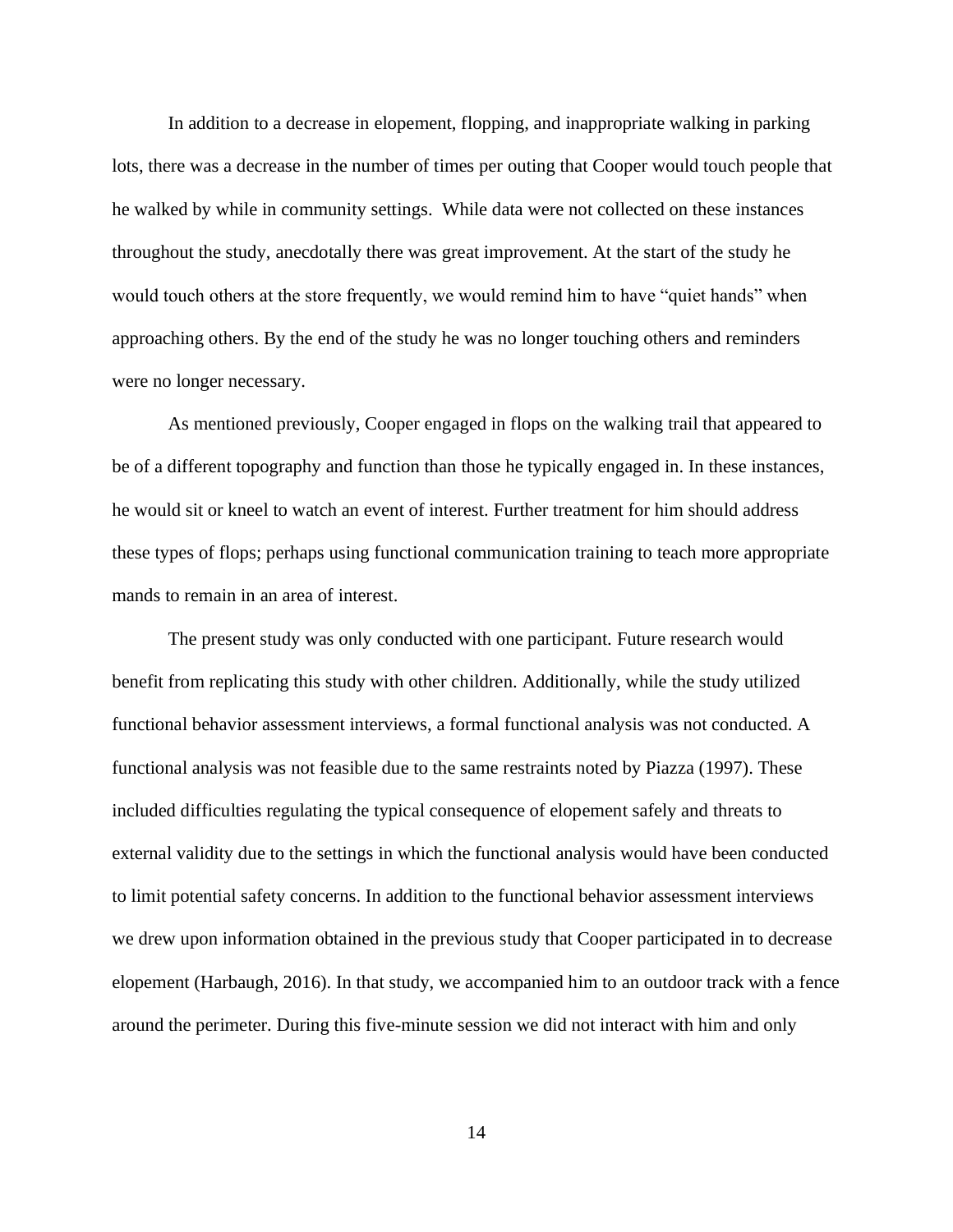observed his behavior in the absence of any programmed consequences. He ran in the fenced area the entire time, supporting the hypothesized automatic function.

 An additional limitation to the present study is that the treatment package was not modified to assess its effectiveness without the differential reinforcement component. Should low levels of elopement have maintained in the absence of the differential reinforcement component the intervention could have been modified to be easier yet for the caregivers to implement.

 Finally, Cooper was generally compliant with instructions given by caregivers; so in this context, he readily stood in place for the time-out procedure without additional prompting. Future research would benefit from examining the effectiveness of this intervention with a child who may not comply with instructions as readily as Cooper.

 Following the conclusion of this study, Cooper's mother described her feelings regarding the intervention as positive. The success during family training sessions made a large impact on the family and left Cooper's mother with a desire to teach his younger sister to be involved in the protocol and also gave her more confidence in trying to find ways to practice other community outings, for example they went out to dinner and also to the zoo.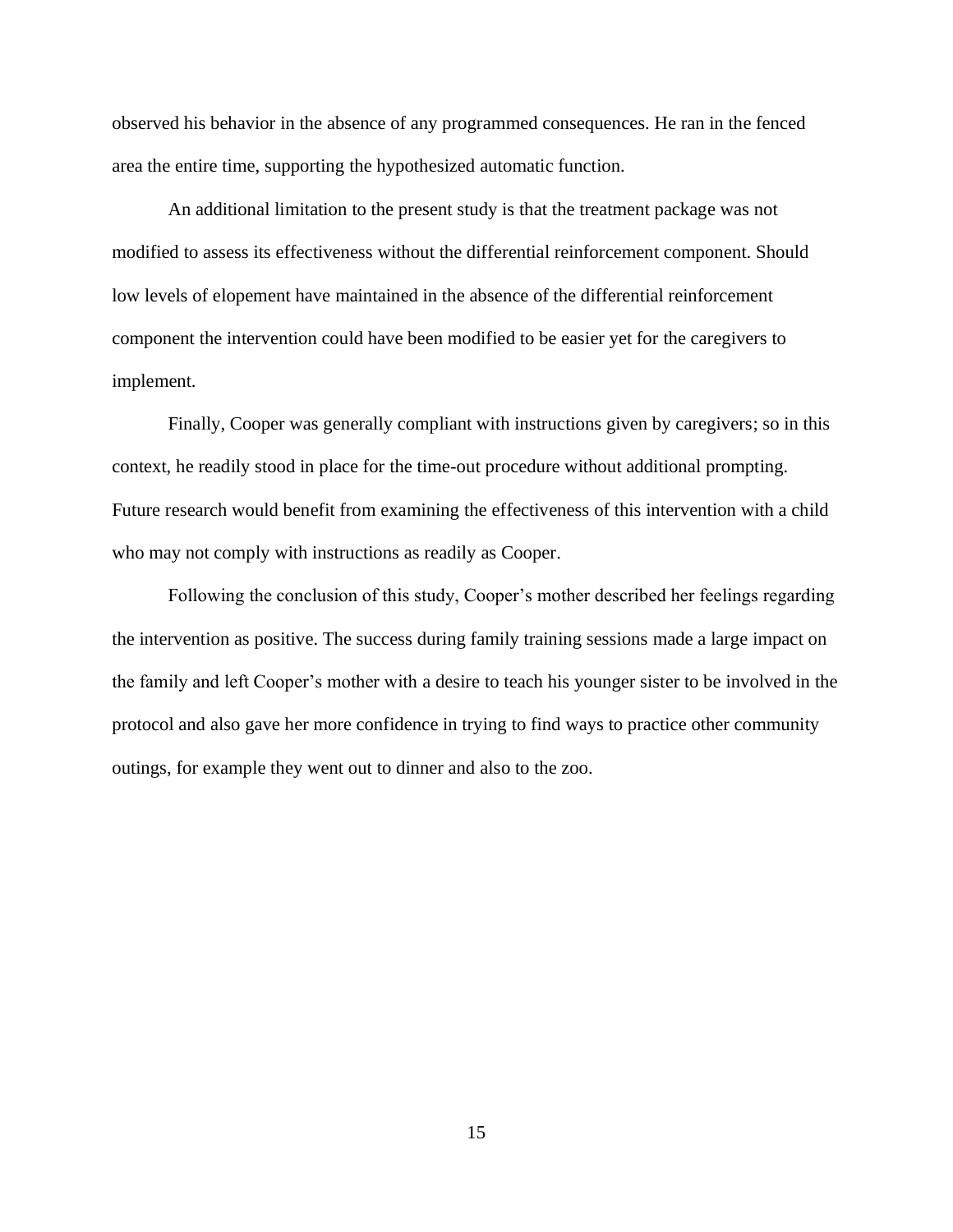#### **REFERENCES**

- Allen, K. D., & Warzak, W. J. (2000). The problem of parental nonadherence in clinical behavior analysis: effective treatment is not enough. *Journal of applied behavior analysis*, *33*(3), 373–391. doi:10.1901/jaba.2000.33-373
- Anderson, C., Law, J. K., Daniels, A., Rice, C., Mandell, D. S., Hagopian, L., & Law, P. A. (2012). Occurrence and family impact of elopement in children with autism spectrum disorders. *Pediatrics*, *130*(5), 870-877.
- Bodfish, J. W. (1992). AWOL behavior. In E. A. Konarski, J. E. Favell, & J. E. Favell (Eds.), Manual for the assessment and treatment of the behavior disorders of people with mental retardation (TabBD17, pp. 1–8). Morganton, NC: Western Carolina Center Foundation.
- Boyle, M. A., & Adamson, R. M. (2017). Systematic Review of Functional Analysis and Treatment of Elopement (2000-2015). *Behavior analysis in practice*, *10*(4), 375–385. doi:10.1007/s40617-017-0191-y
- Call, N. A., Pabico, R. S., Findley, A. J., & Valentino, A. L. (2011). Differential Reinforcement with and without blocking as treatment for elopement. *Journal of Applied Behavior Analysis*, *44*(4), 903–907.
- Chambers, J. H., Sanok, R. L., & Striefel, S. (1980). Using contingent decreased freedom-ofmovement to eliminate classroom running away: A case study. Education and Treatment of Children, 3, 123–132
- Garner, M. M. (1991). The treatment of elopement behavior in a retardate using a graduated levels program. Journal of Behavior Therapy and Experimental Psychiatry, 21, 277–280.
- Harbaugh, S.M., Kohler, K.T., Malott, R.W. (2016). *Attempts to Reduce Elopement Using Blocking, a Time-Out Procedure, and Differential Reinforcement***.** Unpublished manuscript, Department of Psychology, Western Michigan University, Kalamazoo, Michigan.
- Jacobson, J. W. (1982). Problem behavior and psychiatric impairment within a developmentally disabled population: I. Behavior frequency. Applied Research in Mental Retardation, 3, 121–139.
- Kodak, T., Grow, L., & Northup, J. (2004). Functional analysis and treatment of elopement for a child with attention deficit hyperactivity disorder. *Journal of Applied Behavior Analysis*, *37*(2), 229-232.
- Lang, R., Rispoli, M., Machalicek, W., White, P. J., Kang, S., Pierce, N., Mulloy, A., Fragale, T., O'Reilly, M., Sigafoos, J., Lancioni, G. (2009). Treatement of elopement in individuals with developmental disabilities: A systematic review. *Research in Developmental Disabilities, 30*, 670-681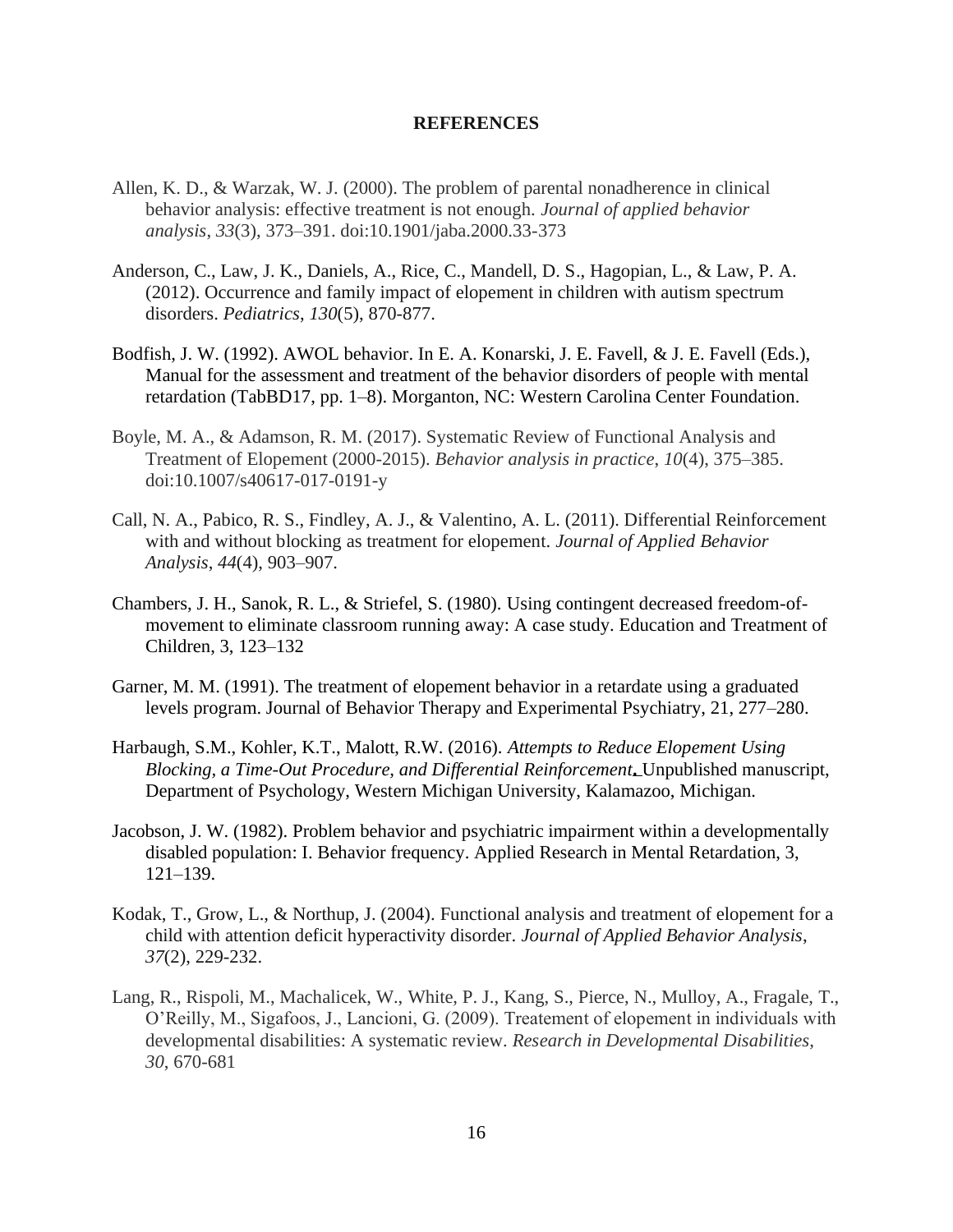- Parsons, M. B., Rollyson, J. H., & Reid, D. H. (2012). Evidence-based staff training: a guide for practitioners. *Behavior analysis in practice*, *5*(2), 2–11. doi:10.1007/BF03391819
- Piazza, C. C., Hanley, G. P., Bowman, L. G., Ruyter, J. M., Lindauer, S. E., & Saiontz, D. M. (1997). Functional analysis and treatment of elopement. *Journal of applied behavior analysis*, *30*(4), 653–672. doi:10.1901/jaba.1997.30-653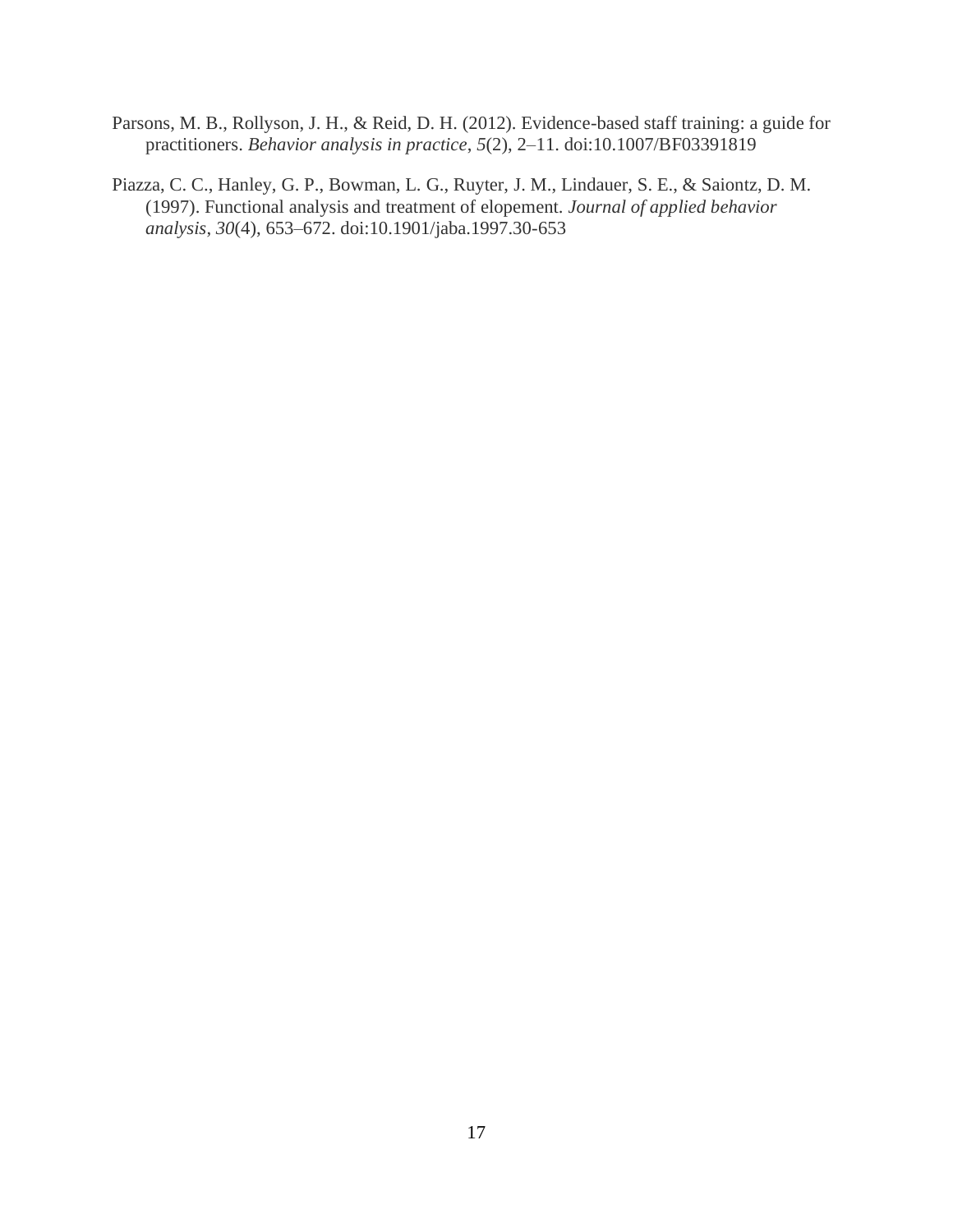# **Appendix A**

# **Session Locations**

*Sessions with Researcher*

| Session   | Location                          |
|-----------|-----------------------------------|
| $1 - 12$  | Sam's Club                        |
| $13 - 15$ | Wood Hall                         |
| $16-21$   | Sangren Hall                      |
| $22 - 24$ | Wood Hall                         |
| 24-28     | Sangren Hall                      |
| 29-46     | <b>Bernhard Center</b>            |
| 47-49     | Sam's Club                        |
| 50-81     | Target                            |
| 82-97     | <b>Celery Flats Walking Trail</b> |

# *Family Training Sessions*

| Session | Location                          |  |
|---------|-----------------------------------|--|
| $-6$    | <b>Celery Flats Walking Trail</b> |  |
| 6-20    | Target                            |  |
| 21-24   | Walmart/Test for Generalization   |  |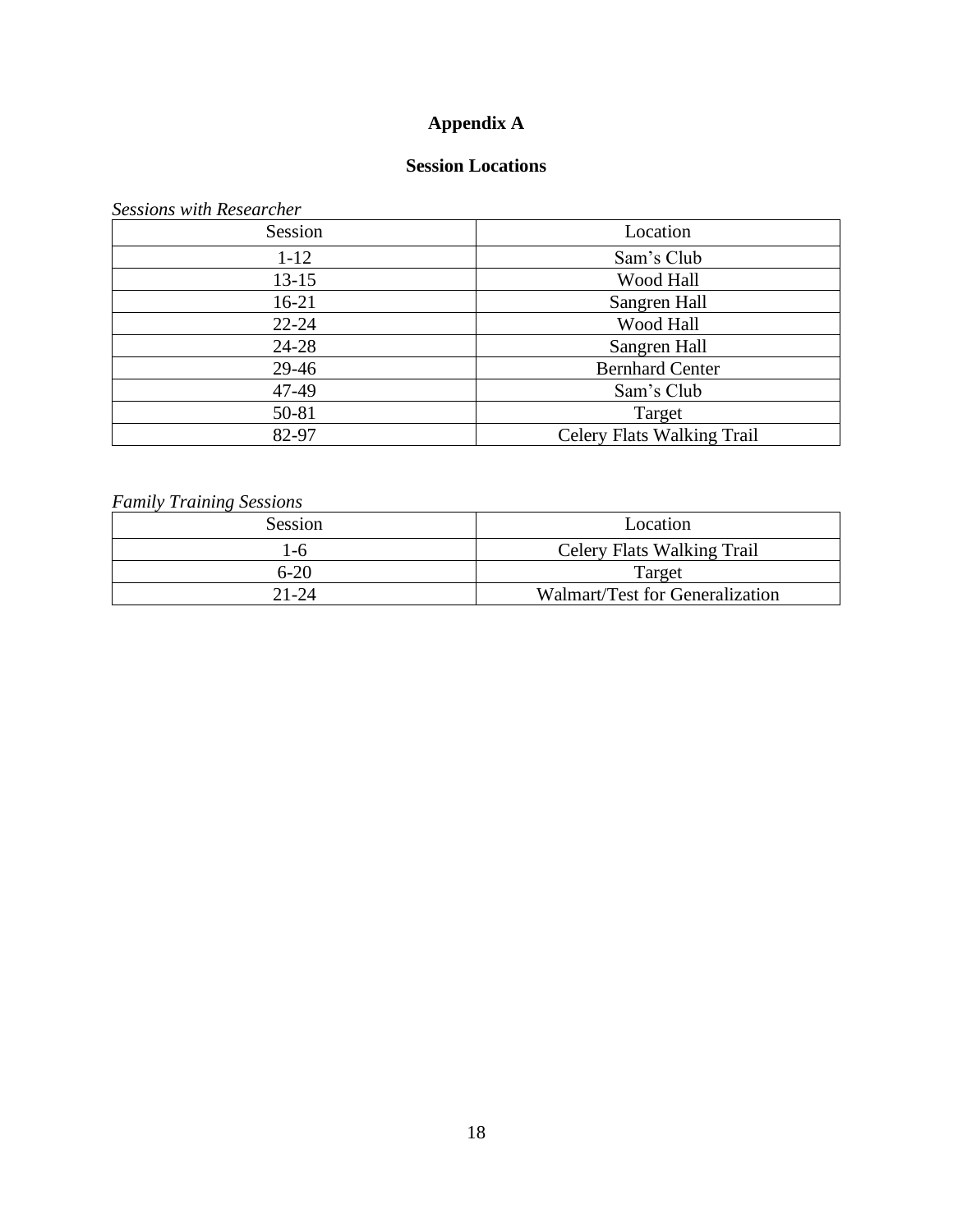# **Appendix B**

# **Frequency Datasheet**

Date:\_\_\_\_\_\_\_\_\_\_\_\_\_\_\_\_\_\_\_\_\_

| <b>Session Number (10)</b> | Number of                  | <b>Start Time/End</b> | <b>Number of</b> |
|----------------------------|----------------------------|-----------------------|------------------|
| minute)                    | <b>Elopements/Attempts</b> | <b>Time</b>           | <b>Flops</b>     |
| <b>Session 1</b>           |                            |                       |                  |
| <b>Session 2</b>           |                            |                       |                  |
| <b>Session 3</b>           |                            |                       |                  |

Date:\_\_\_\_\_\_\_\_\_\_\_\_\_\_\_\_\_\_\_\_\_

| <b>Session Number (10)</b> | <b>Number of</b>           | <b>Start Time/End</b> | <b>Number of</b> |
|----------------------------|----------------------------|-----------------------|------------------|
| minute)                    | <b>Elopements/Attempts</b> | <b>Time</b>           | <b>Flops</b>     |
| <b>Session 1</b>           |                            |                       |                  |
| <b>Session 2</b>           |                            |                       |                  |
| <b>Session 3</b>           |                            |                       |                  |

Date:\_\_\_\_\_\_\_\_\_\_\_\_\_\_\_\_\_\_\_\_\_

| <b>Session Number (10)</b><br>minute) | <b>Number of</b><br><b>Elopements/Attempts</b> | <b>Start Time/End</b><br><b>Time</b> | <b>Number of</b><br><b>Flops</b> |
|---------------------------------------|------------------------------------------------|--------------------------------------|----------------------------------|
| <b>Session 1</b>                      |                                                |                                      |                                  |
| <b>Session 2</b>                      |                                                |                                      |                                  |
| <b>Session 3</b>                      |                                                |                                      |                                  |

Date:\_\_\_\_\_\_\_\_\_\_\_\_\_\_\_\_\_\_\_\_\_

| <b>Session Number (10)</b><br>minute) | Number of<br><b>Elopements/Attempts</b> | <b>Start Time/End</b><br><b>Time</b> | <b>Number of</b><br><b>Flops</b> |
|---------------------------------------|-----------------------------------------|--------------------------------------|----------------------------------|
| <b>Session 1</b>                      |                                         |                                      |                                  |
| <b>Session 2</b>                      |                                         |                                      |                                  |
| <b>Session 3</b>                      |                                         |                                      |                                  |